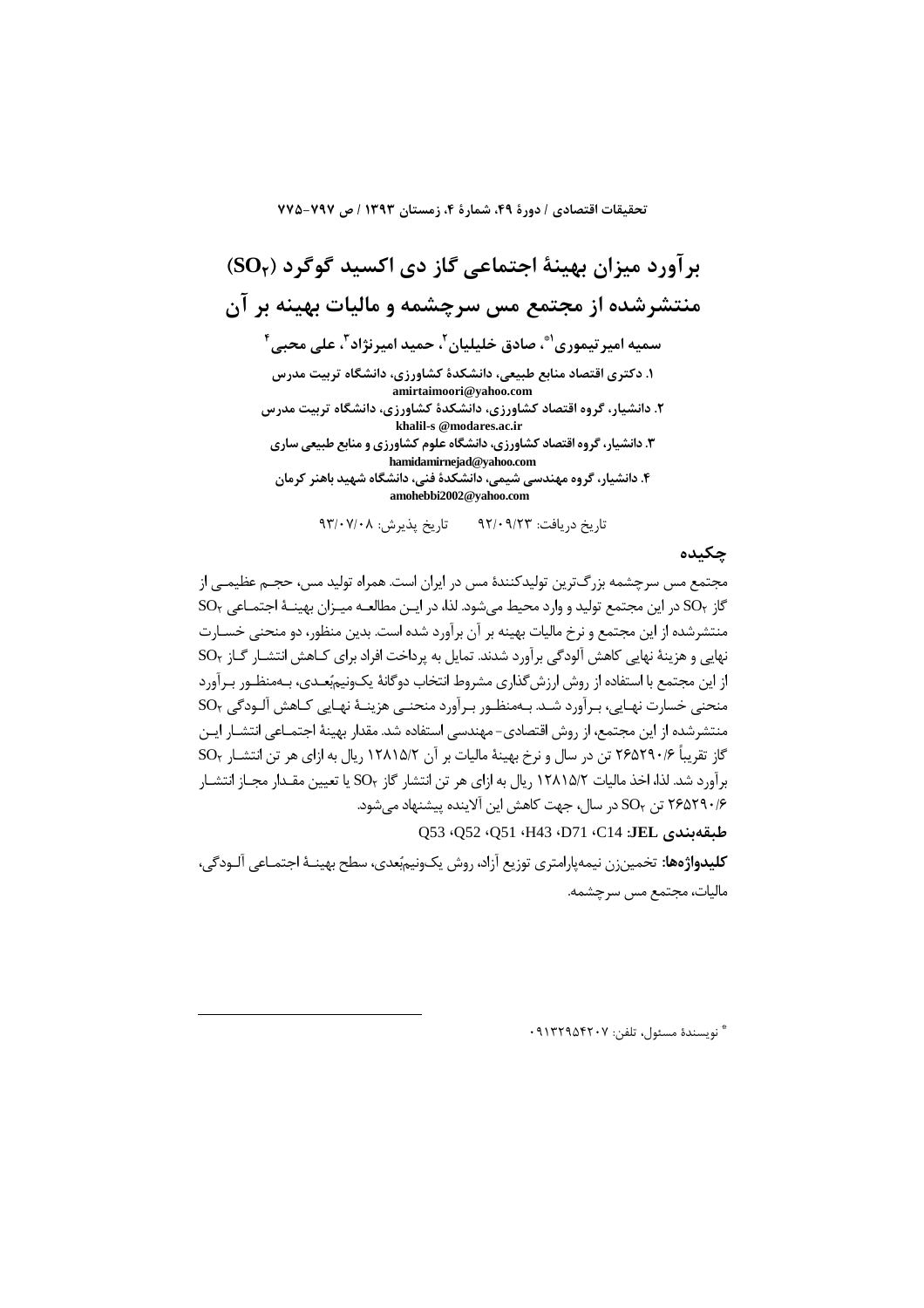# 778

## ١. مقدمه

اکثر منابع طبیعی و کالاهای زیستمحیطی جزء داراییهای عمومی یا اند ( Clinch and Covery, 1999). بنابراین، هیچگونه انگیزهای برای استفادهٔ کارا از آنها وجود ندارد، بـه دلیل اینکه فاقد بازارند. بنابراین، آثار جانبی بهوجود میآیند و بازار در تخصیص کـارای منابع دچار شکست می شود (Ayres and Kneese, 1969).

یکی از مهمترین آثار جانبی در بحث محیط زیست، مسـئلهٔ آلـودگی اسـت. آلـودگی هوا یکی از ابعاد آلودگی،های زیست محیطی را تشکیل می،دهد.

با در نظر گرفتن جنبههای اقتصادی، حذف کامل آثار جـانبی هماننــد آلــودگی هــای محیط زیست، مطلوب و عملی نیست، زیرا معمولاً ناشی از فعالیتهای تولیدی است کـه برای جامعه سودمند و مفیدند. از آنجا که بازار در بحث کالاهای زیست محیطی دجیار شکست می شود، لذا لازم است میزان بهینهٔ اجتماعی آلودگی را تعیین کـرد و سـطح آن را به سطح بهینه اجتماعی رساند. برای مثال، می توان آثـار جـانبی را ارزش گـذاری و بـا  $^{\mathfrak{f}}$ اخذ مالیات درونی <sup>۲</sup> کرد تا بنگاهها هزینههای اجتماعی ۱٫<sup>۳</sup> به جای هزینههای خصوصی بیردازند و سطح آلودگی به سطح بهینهٔ اجتماعی آن برسد.

مجتمع مس سرچشمه یکی از بزرگترین مجتمـعهـای صـنعتی- معـدنی جهـان و بزرگترین تولیدکنندهٔ مس در ایران است که در ۶۵ کیلومتری جنوب غربی رفسنجان و ۱۶۰ کیلومتری جنوب غربی کرمان واقع شده است (میرحسینی، ۱۳۸۶). ایـن مجتمـع نقش مهمی در اقتصاد ایران دارد و سـبب اشـتغال;ایـی در اسـتان کرمـان بـهخصـوص شهرستان رفسنجان شده است، بهطوری که این مجتمع برای حدود ۸۰۰۰ نفر در ایـران اشتغال ایجاد کرده و ۲۰۳۰۶۵ تن مس کاتدی در سال ۱۳۹۰ در ایـن مجتمـع تولیـد شده است (شركت ملي صنايع مس ايران، ١٣٩٠). با اين حال، از آنجا كه فناوري عمـدهٔ موجود در مجتمع مس سرچشمه شامل عملیات ذوب و تولید مس در کورههای ریــورب (شعلهای) و کنورتور پیرس- اسمیت است که کورههای شعلهای مس سرچشمه، آخـرین

<sup>1.</sup> Public Goods

<sup>2.</sup> Internalize

<sup>3.</sup> Social Costs

<sup>4.</sup> Private Costs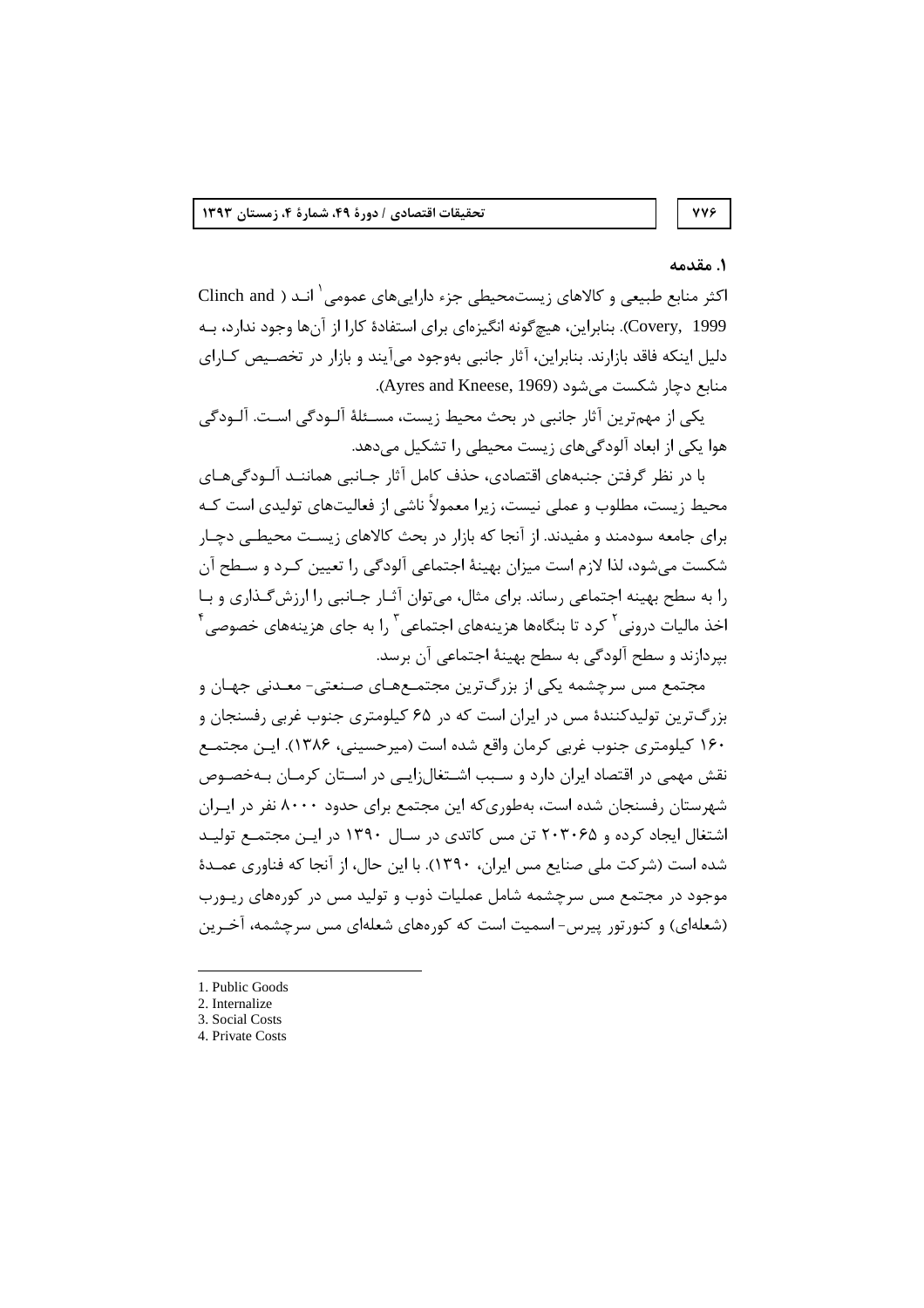کورههای تولید مات از این نوع|ند، حجم عظیمی از مواد آلـودهکننــده در ایــن مجتمــع، تولید و وارد محیط میشود. عمدهترین مادهٔ آلـودهکننـدهٔ منتشـرشـده از کارخانـهٔ ذوب مجتمع مس سرچشمه، گاز SO<sub>۲</sub>است، بهطوری که میزان انتشار این گــاز ۷۸۹/۹ تــن در روز است (میرحسینی، ۱۳۸۶). حجم زیاد این گاز، تأثیر مهمی در شکل گیری بارانهـای اسیدی و بروز مشکلات زیست محیطی متعدد دارد. ایـن گــاز بـر موجــودات، گیاهــان و اجسام منطقه تأثير مي گذارد (شفيع;اده، ١٣٨۶).

بر اساس اندازهگیریهای ادارهٔ کل محیط زیست استان کرمان در سالهای ۸۹-۱۳۸۸، غلظت گاز SO<sub>۲</sub> در محیطهای اطراف مجتمع مس سرچشمه ۱/۲ ppm<sup>۱</sup> بوده است کـه بیش از مقـدار اسـتاندارد آن (۰/۱۴ ppm) اسـت. بـه دلیـل خسـارتهـای واردشـده بـه محصولهای کشاورزی و دامها و رواج برخی بیماریها در مناطق اطراف ایـن مجتمـع، افـراد منطقه تمایل به کاهش انتشار این گاز دارند.

هـوا كـالايي زيسـت محيطـي اسـت كـه ويژگـي كالاهـاي عمـومي را دارد؛ يعنـي، مالکیتیذیر و تقسیمیذیر نیست. در نتیجه، هیچ انگیزمای برای استفادهٔ کارا از آن وجود ندارد. بنابراین، آثار جانبی همانند آلودگی هوا بهوجود می آید و بازار در تخصیص کـارای منابع، شکست میخورد. لذا، در این مطالعه، میزان بهینـهٔ اجتمـاعی SO<sub>۲</sub>منتشرشـده از مجتمع مس سرچشمه و نرخ مالیات بهینه بر آن برآورد شده است.

## ٢. متون پژوهشي

از نظر اجتماعي، سطحي از آلودگي (E) بهينه است كه منافع خالص اجتماعي <sup>۲</sup> آلــودگي (NB) ,ا حداکثر کند. در واقع، میـزان بهینـهٔ اجتمـاعی آلـودگی (Eٌ) جـایی اسـت کـه منفعت نهایی بنگاه از انتشار آلودگی با هزینهٔ نهایی خسارات واردشده به دیگـران ناشـی از انتشار آلودگی، مسـاوی باشــد (Hussen, 2004). يــا بــهعبــارت ديگــر، ســطح بهينــهٔ اجتماعي آلودگي، در نقطهٔ تقاطع منحني هاي هزينهٔ نهايي كــاهش آلــودگي (MAC) ّ و

**YYY** 

<sup>1.</sup> Parts Per Million

<sup>2.</sup> Net Social Benefit

<sup>3.</sup> Marginal Abatement Cost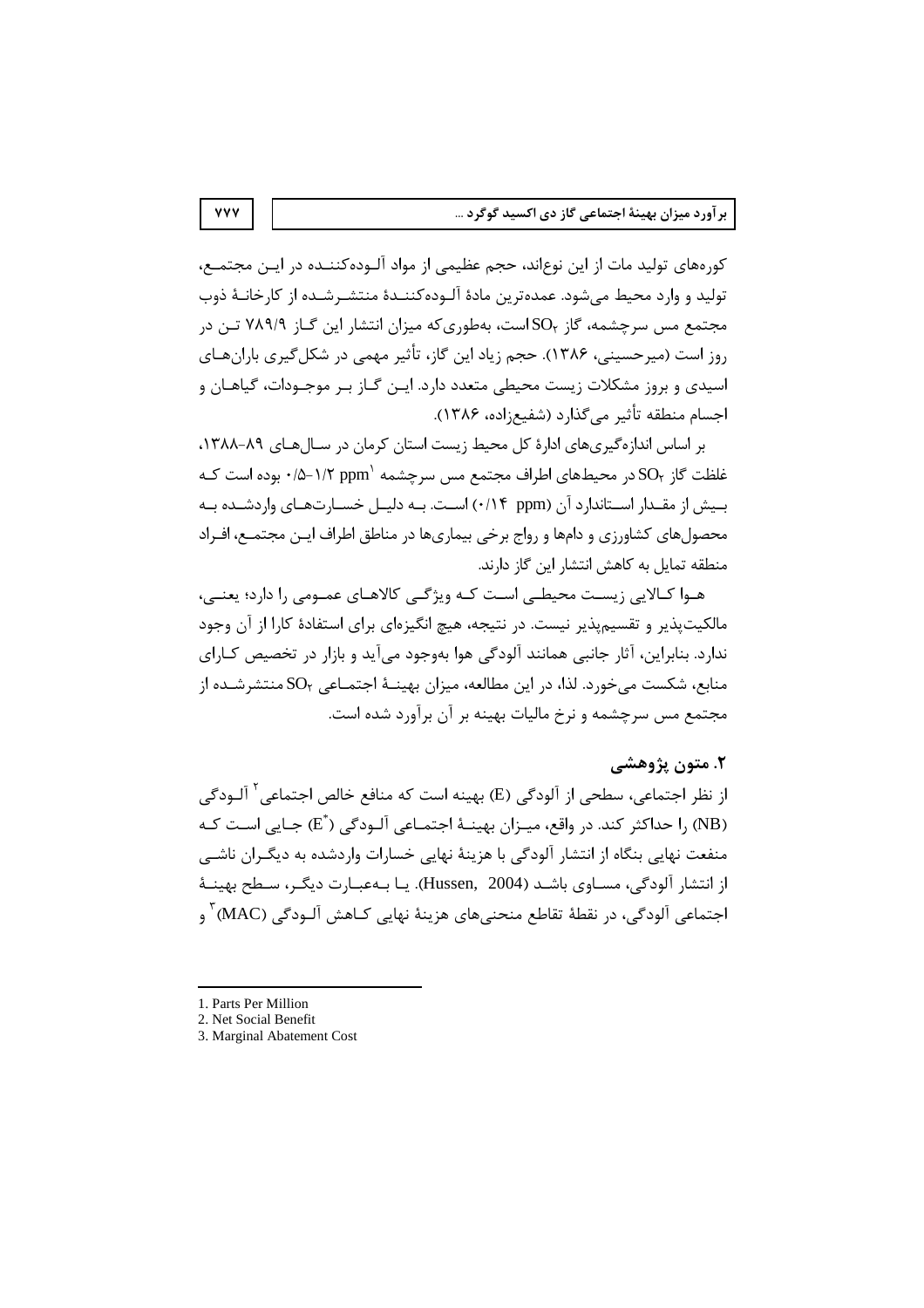منفعت نهایی کاهش آلودگی (MAB)<sup>\</sup> است. شکل ۱، میزان بهینهٔ اجتماعی آلـودگی ۱٫ برای یک بنگاه نشان میدهد. قیمت تعادلی آلودگی (أ) قیمتی سایهای و برابـر بـا نـرخ بهینهٔ مالیات بر انتشار آلودگی است که اهمیت ویـژهای دارد. ۲ْ قیمـت کـاربردی یـک واحد آلودگي در سطح بهينهٔ آلودگي و مساوي با زيان نهـايي اجتمـاعي آلـودگي اسـت. چنانچه برای آلایندهها بازار وجود داشت و بنگاهها حق انتشار و خروج هر واحد آلاینــده را خریداری می کردند، در اینصورت آt قیمت کارآمد بازار بود (ارباب، ۱۳۸۷).

**YYA** 



شكل ١. سطح بهينة اجتماعي آلودگي (\*E)

علی٫غم اهمیت تعیین سطح بهینهٔ اجتماعی آلـودگی در سیاسـتگذاریهـای مربـوط بـه كاهش آلودگي، تاكنون در داخل و خارج از كشور، مطالعهاي به برآورد ميزان بهينهٔ اجتمـاعي آلودگی و نرخ بهینهٔ مالیات بر آن با استفاده از برابری منحنی هزینهٔ نهایی خسـارت آلـودگی و هزينهٔ نهايي كنترل آلودگي نپرداخته است. در داخـل كشـور، مطالعـات انـدكي در زمينـهٔ برآورد قيمت سايهاي آلودگي (ماليات بهينه بر هر واحد آلـودگي) انجــام شــده و در خــارج از کشور نیز مالیات بر آلودگی با استفاده از روش های دیگر برآورد شده است.

<sup>1.</sup> Marginal Abatement Benefit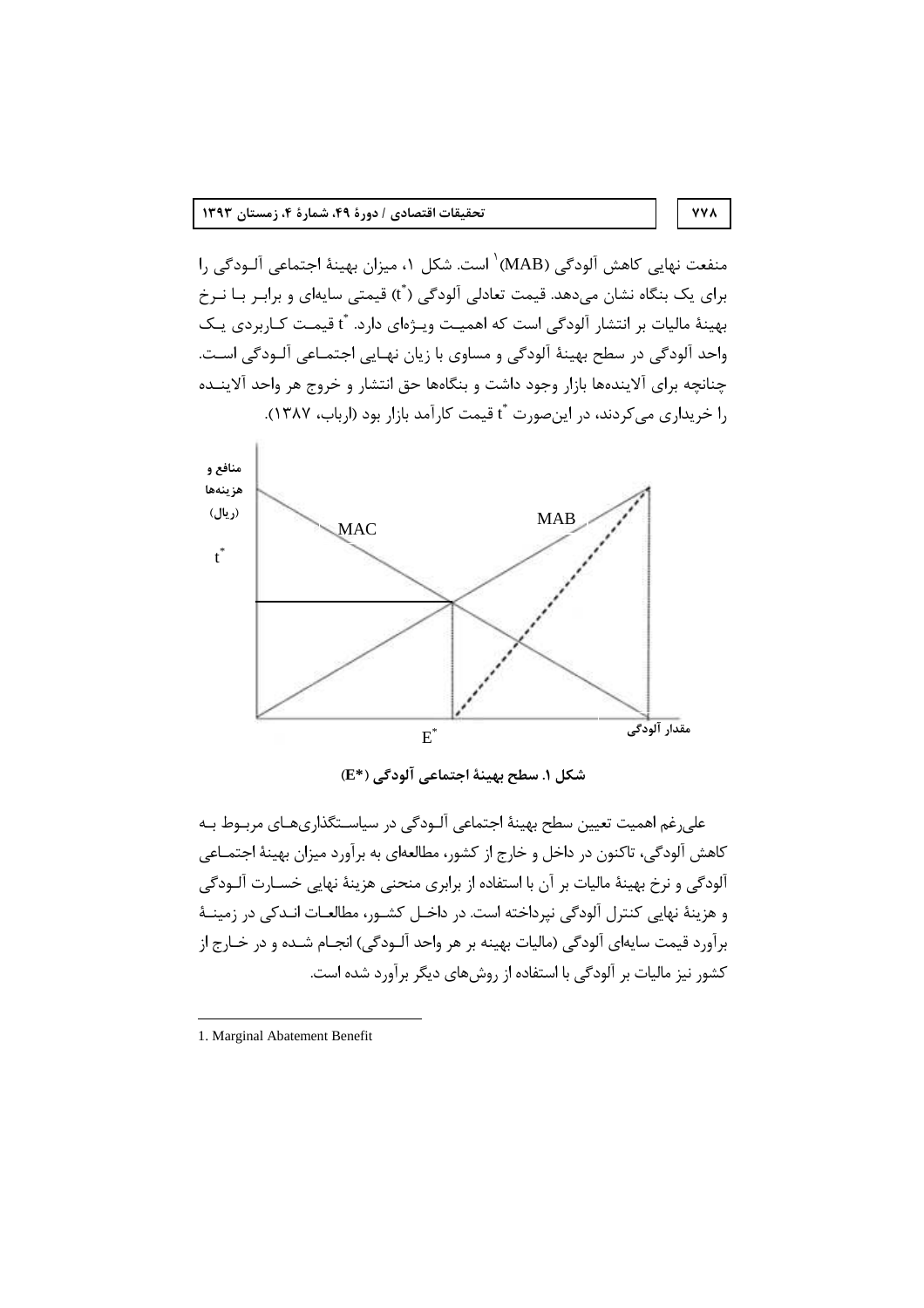شجاعی (۱۳۸۹) نرخ مالیات سبز را در صنعت کاغذ در شش استان کشـور بـرآورد و بدین منظور از روش تابع هزینه استفاد کرد. نتایج این مطالعه نشان داد که نرخ مالیــات سبز در این صنعت ۷/۲ درصد است.

اسماعیلی و محسـن پـور (۱۳۸۹) بـه تعیـین قیمـت سـایهای آلاینـدههـای هـوا در نیروگاههای کشور پرداختند. بدین منظور از روش تابع مسـافت نهـاده اسـتفاده کردنـد. نتايج نشان داد كه قيمت سايهاي آلايندههاي اكسيدهاي نيتروژن (NO<sub>X</sub>) و دي اكسـيد گوگرد به ترتیب ۱۴۹۹۰/۹ و ۱۷۶۸۳/۳ ریال به ازای هر تن است.

ر کا (۲۰۱۱) به بررسی قیمت سایهای آلایندههای هوا در چکوسلواکی پرداخت. بدین منظور از روش تابع فاصلهٔ نهـاده اسـتفاده كـرد. نتـايج نشـان داد كـه قيمـت سـايهاي آلایندههای NOx ، SO, ،PM و CO به ترتیب ۸۳۷۴، ۱۱۹۸، ۲۸۰۵ و ۶۰۵۱ یـورو بـه ازای هر تن است (Rečka, 2011).

مکارونرنگ و جوهانسون (۲۰۱۲) بهمنظـور بـرآورد قیمـت سـایهای SO<sub>۲ و N</sub>O<sub>X</sub> در صنايع توليد زغالسنگ آمريكا، از روش تابع فاصلهٔ ستاده استفاده كردنـد. نتـايج نشـان داد که متوسط قیمت سایهای SO<sub>۲</sub> ، ۳۴۳-۲۰۱ دلار به ازای هـر تـن و متوسـط قیمـت Mekaroonreung and ) دلار به ازای هر تـن متغیـر اسـت ( Mekaroonreung and .(Johnson, 2012).

تاکنون در داخل کشور، مطالعهای درخصوص برآورد منحنی هزینهـهٔ نهـایی کــاهش آلودگی انجام نشده ولی در خارج از کشـور، مطالعـات متعـددی در ایـن زمینـه صـورت گرفته است که به برخی از آنها که از روش اقتصادی- مهندسی استفاده کردهاند اشـاره مے کنیم.

 $\rm 1, SO_{Y}$  کاروسنجا و جوهانسون (۲۰۰۳) منحنی هزینهٔ نهایی کاهش آلودگی N $\rm O_{X}$  و ۱٫۶0 برای صنایع فنلاند با استفاده از روش اقتصادی- مهندسی برآورد و بدین منظور از مـدل استفاده کردند. در این مطالعه پنج فناوری بـرای کنتـرل NO $_{\rm X}$  و SO $_{\rm Y}$ در نظـر RAINS گرفته شده است (Karvosenoja and Johansson, 2003).

 $N O_X$  ویجی و همکاران (۲۰۱۰) به بـرآورد منحنــی هزینــهٔ نهـایی کـاهش آلـودگی یرداختند. بدین منظور از روش اقتصادی- مهندسی و از رهیافت از پایین به بالا اسـتفاده

**VV9**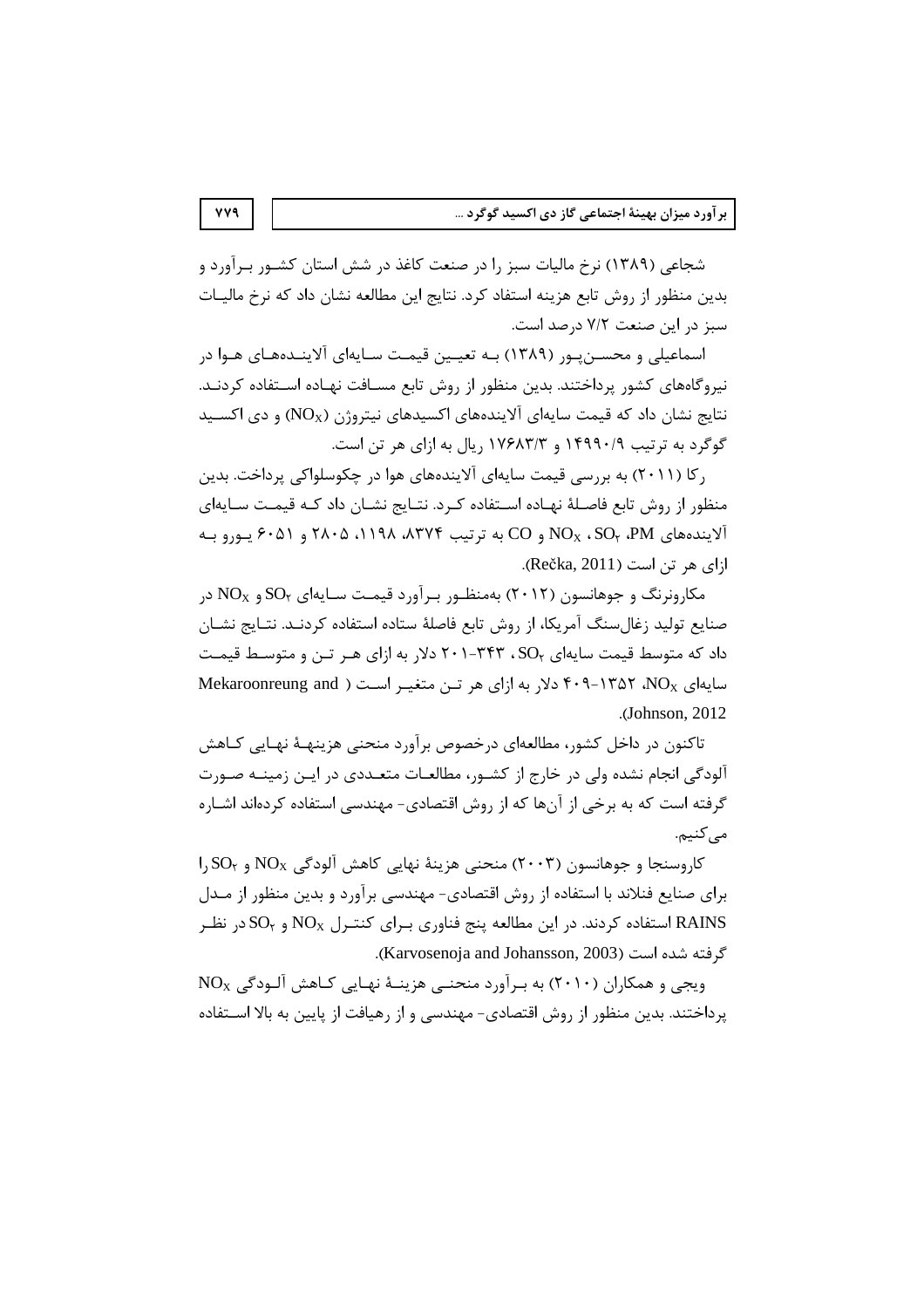کردند. در این مطالعه یک دورهٔ زمانی بیست ساله و نرخ بهرهٔ ۷٪، همچنین پنج فنـاوری برای کاهش آلودگی در نظر گرفته شده است (Vijay et al., 2010).

در ایران، مطالعهای در زمینهٔ برآورد منحنی هزینهٔ خسارت نهـایی آلـودگی (منفعـت نهایی کـاهش آلـودگی) انجـام نگرفتـه اسـت. همچنـین، از روش یـک و نـیم بعـدی و تخمین;ن نیمه پارامتری توزیع آزاد بهمنظور برآورد میزان تمایل به پرداخت افراد بـرای کاهش آلودگی استفاده نشده است. ولی، مطالعات زیادی در داخل و خـارج از کشـور در زمینهٔ برآورد میزان تمایل به پرداخت افراد برای کاهش آلودگی انجام گرفته است که به برخي از آنها اشاره مي كنيم.

وانگ و مولایی (۲۰۰۶) به برآورد تمایل به پرداخت ساکنان چین در بهبود کیفیت هوا پرداختند. بدین منظور از روش ارزش گذاری مشروط (CV)<sup>۱</sup> استفاده کردند. در ایـن مطالعه، اطلاعات از طریق نمونه گیری تصادفی طبقهای و با استفاده از نمونهٔ ۵۰۰ نفـری و مصاحبهٔ حضوری جمع[وری شد. نتایج نشان داد که ۹۶ درصد افراد تمایل به پرداخت برای بهبود کیفیت هوا دارند و متوسط تمایـل بـه پرداخـت بـرای بهبـود کیفیـت هـوا ٬Wang and Mullahy, 2006) دلا, در سال است (Wang and Mullahy, 2006).

دیسگس و همکاران (۲۰۱۱) ارزش اقتصادی مرگ و میرهای ناشی از آلودگی هـوا را با استفاده از روش ارزش گذاری مشروط برآورد و بدین منظور از نه کشور اروپایی شـامل فرانسه، اسپانيا، بريتانيا، دانمارک، آلمان، سوئيس، چـک، اسـلواکي و لهسـتان نمونـهاي ۱۴۶۳ نفری انتخاب کردند. بر اساس نتــایج مطالعــه، ارزش یــک ســال زنــدگی، حــداقل ۲۵۰۰۰ پورو، حـداکثر ۱۰۰۰۰۰ پـورو و بـهطـور متوسـط ۴۰۰۰۰ پـورو بـرآورد شـد .(Desaigues et al., 2011)

خوش|خلاق و حسن شاهی (۱۳۸۱) میـزان تمایـل بـه پرداخـت سـاکنان شـیراز در کاهش آلودگی هوا را برآورد و بدین منظور از روش ارزشگذاری مشروط استفاده کردند. در این مطالعه، نمونهٔ ۷۵۰ خانواری بهطور تصـادفی و بـا اسـتفاده از روش نمونـهگیـری خوشهای انتخاب شده است. نتایج نشان داد که متوسط تمایل بـه پرداخـت سـالانهٔ هـر شهروند شیرازی برای جلوگیری از بدتر شدن کیفیت هوا، مبلغ ۲۹۲۷ ریال است.

## $\mathsf{Y}\mathsf{A}\cdot$

<sup>1.</sup> Contingent Valuation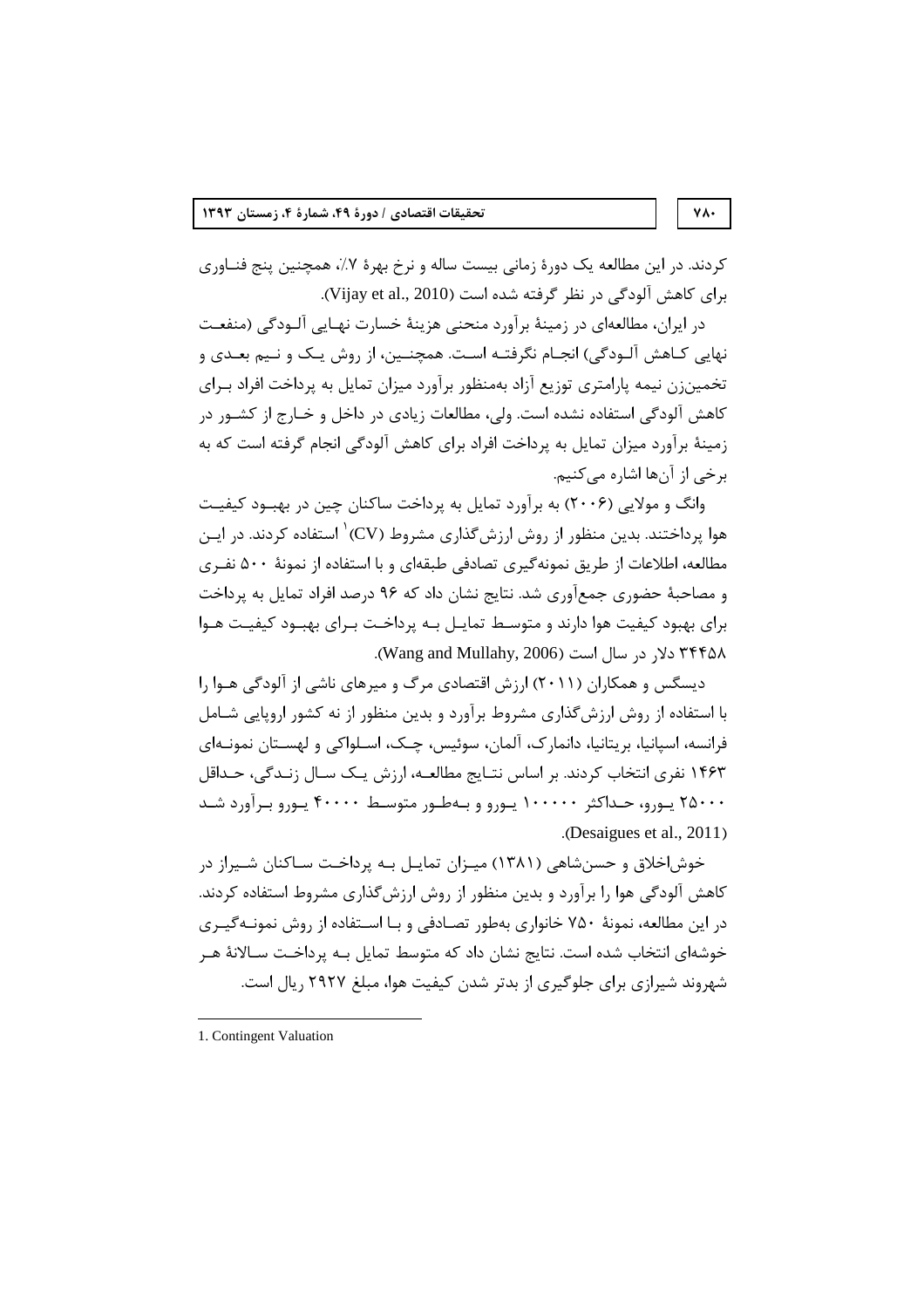بهجتی و همکاران (۱۳۸۹) به برآورد ارزش هوای پاک در تهران، با اسـتفاده از روش ارزش گذاری مشروط پرداختند. در این مطالعه نمونهٔ ۱۰۱۰ نفری از ساکنان شهر تهـران بر اساس روش نمونه گیری تصادفی انتخاب و مصاحبهٔ چهرهبهچهره با افراد انجام گرفتـه است. نتایج نشان داد که ۵۵/۷ درصد از افراد متمایل به پرداخت بودند و میانگین ماهانهٔ تمایل به پرداخت برای هر نفر ۳۵۰۰ ریال برآورد شده است.

## ٣. روش تحقيق

بهمنظور برآورد میزان بهینـهٔ اجتمـاعی SO<sub>۲</sub>منتشرشـده از مجتمـع مـس سرچشـمه و مالیات بهینه بر آن، ابتدا باید دو منحنی هزینهٔ نهایی کاهش آلـودگی و منفعـت نهـایی کاهش آلودگی برآورد شوند.

۰. ۲. منحنی منفعت نهایی کاهش آلودگی یکی از مباحث مهم در رابطه با میـزان کـاهش آلـودگی و اتخـاذ سیاسـتهـای کنتـرل آلودگی، برآورد خسارات ناشی از انتشار آلودگی یا منافع ناشی از کاهش آلودگی است.



شکل ۲. رابطهٔ بین تمایل به پرداخت برای کاهش آلودگی و خسارات ناشی از آلودگی

شکل ۲ نشان میدهد که خسارات وارد شده به افراد در اثر انتشـار آلـودگی برابـر بـا تمایل به پرداخت افراد برای کاهش آلودگی و خسارت نهایی ناشـی از آلــودگی برابـر بـا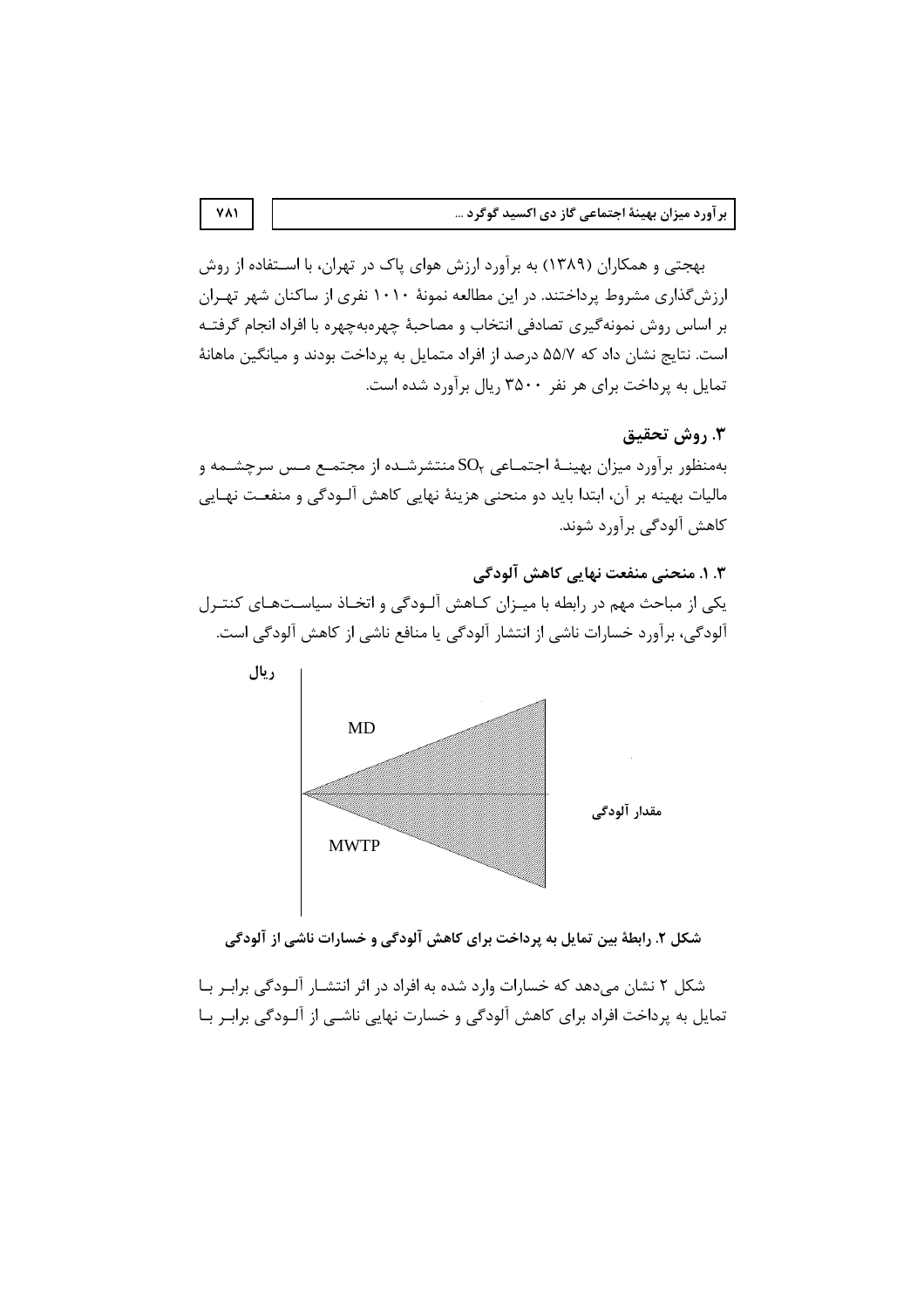تمایل نهایی به برداخت برای کاهش آلودگی است. طبیق نظریبهٔ معمیول اقتصاد، تبایع خسارت نهایی آلودگی (تمایل نهایی به پرداخت برای کاهش آلـودگی) تـابعی صـعودی، يبوسته و محدب است (Kolstad, 2000).

در این مطالعه، بهمنظور تخمین خسارات ناشی از انتشار گاز SO<sub>۲</sub> یا منفعت ناشــی از كاهش انتشار آن، تمايل به پرداخت افراد با استفاده از روش ارزش گذاری مشروط (CV) انتخاب دوگانهٔ یک و نیم بعدی برآورد شده است.

یکی از بخشهای بسیار مهـم در روش CV، تعیـین روش اسـتخراج ارزش کالاهـا و خـدمات اسـت (Mitchell and Carson,1989). روش اسـتخراج اطلاعـات در مطالعـات .<br>CV، متفاوت است، از جمله الف) بازی پیشنهاد ٰ، ب) کارت پرداخـت ٔ (PC)، ج) فرمـت باز - بســته ّ (OE) و د) انتخــاب دوگانــه ٔ (DC) (DC) (Boyle et al., 1996). روش انتخــاب دوگانهٔ دو بعدی $\left( \mathrm{DB}\right)$  به دلیل کارایی آمـاری، در سـالهـای اخیـر از پــذیرش زیـادی برخوردار و بهصورت گسترده بهکار گرفته شده است (امیرنژاد، ۱۳۸۴). البته انتقادهـایی نیز به این روش وارد شده مبنی بـر اینکـه در برخـی مـوارد مشـاهده شـده کـه جـواب سؤالهای اول و دوم ناساز گارند. بدیندلیل، شکل دیگری از روش انتخاب دوگانه را کویر و همکـاران (۲۰۰۲) مطـرح کرنــد کــه بــه آن روش انتخــاب دوگانــهٔ یــکونــیمبعــدی ٔ (OOHB) گویند. در این مطالعه نیز از روش OOHB استفاده شده است.

## ۰.۳ . . . وش انتخاب دوگانهٔ یک و نیم بعدی

در روش OOHB فـرد پاسـخگو از ابتـدا بـا طيـف هزينـهٔ  $\left\lceil \mathbf{B}_{\text{i}}^{\text{D}}, \mathbf{B}_{\text{i}}^{\text{U}}\right\rceil$  مواجـه مـىشـود، بهطوریکه  $\mathrm{B}^\mathrm{p}_\mathrm{i}$ ، قیمت کمتر و  $\mathrm{B}^\mathrm{U}_\mathrm{i}$  قیمت بالاتر است $\mathrm{B}^\mathrm{U}_\mathrm{i} < \mathrm{B}^\mathrm{U}_\mathrm{i}$ . ابتدا، یکـی از ایــن دو قیمت بهصورت تصادفی انتخاب و از فرد خواسته میشود تا تمایل به پرداخـت خــود را در مقاسه با قیمت پیشنهادی بیان کند. قیمت پیشنهادی دوم تنها در صورتی مطرح خواهـد

**VAT** 

<sup>1.</sup> Bidding Game

<sup>2.</sup> Payment Card

<sup>3.</sup> Open-Ended

<sup>4.</sup> Dichotomous Choice

<sup>5.</sup> Double Bound

<sup>6.</sup> One- and- One- Half- Bounded Dichotomous Choice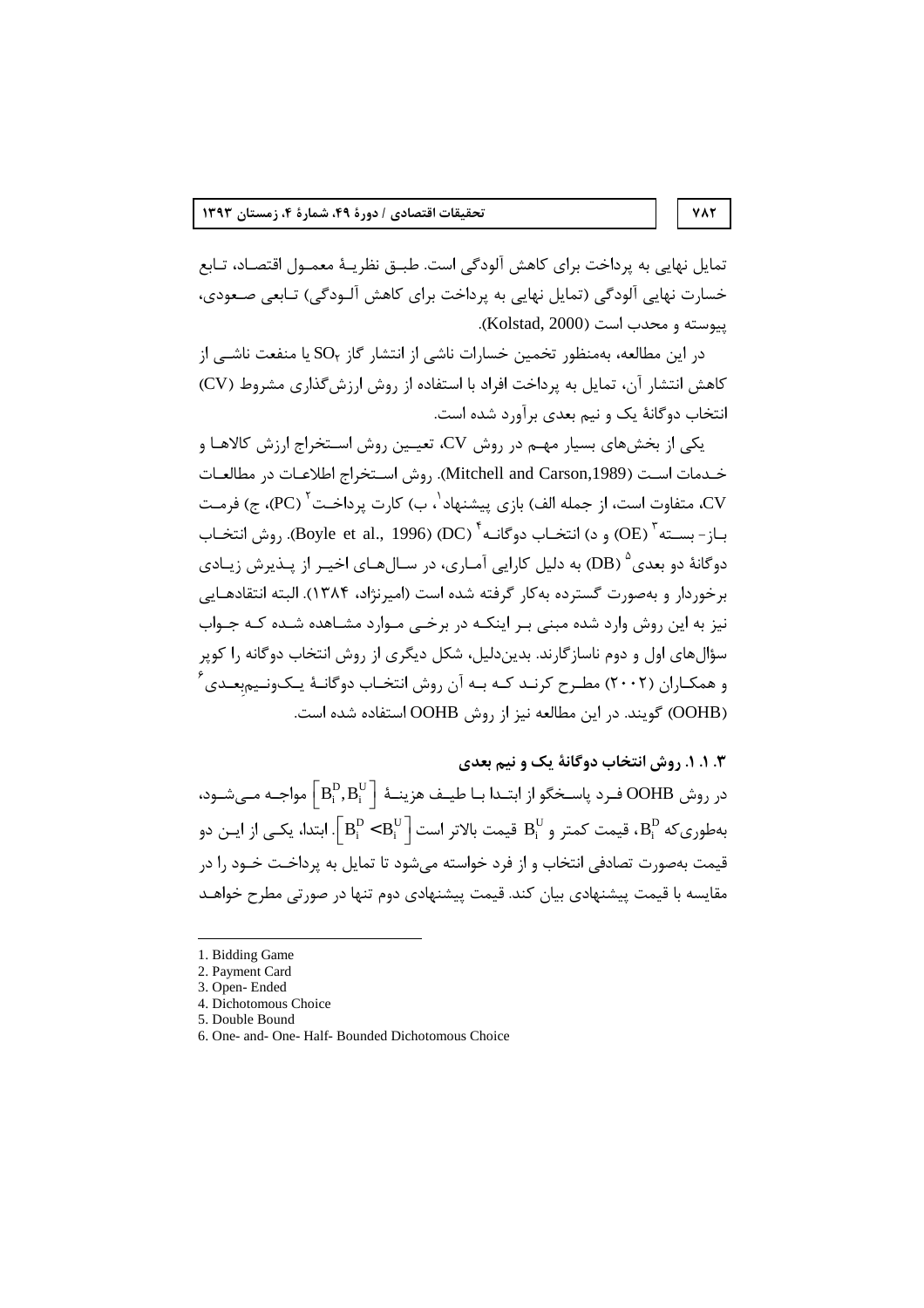شد که با جواب سؤال اول، تطابق و سازگاری داشته باشد؛ یعنی، اگر قیمـت کمتـر  $\rm \left(B_i^D\right)$ بهطور تصادفي ييشنهاد اوليه انتخاب شود، سه نتيجــه در ادامــهٔ آن وجــود خواهــد داشــت خير (\')}، {بله Y(')، خير } و {بلـه، بلـه}. اگـر قيمـت بـالاتر ( $(B_i^U)$  بـهطـور تصـادفي {\' ييشنهاد اوليه انتخاب شود، نتايج عبارتاند از {بله}، {خير، بله} و {خير، خيـر}. در ايـن صورت توابع احتمال متناظر با پاسخهای فوق بهصورت روابط زیر خواهد بود:

$$
\pi_i^N = \pi_i^{NN} \equiv pr \left\{ C_i \leq B_i^D \right\} = G \left( B_i^D; \theta \right)
$$
 (1)

$$
\pi_i^{YN} = \pi_i^{NY} \equiv pr\left\{B_i^D \le C_i \le B_i^U\right\} = G\left(B_i^U; \theta\right) - G\tag{1}
$$

$$
\pi_i^{YY} = \pi_i^Y \equiv pr\left\{B_i^U \le C_i\right\} = 1 - G\left(B_i^U; \theta\right)
$$
 (7)

بنابراین، لگاریتم راستنمایی براساس جوابهای بالا در فرمت OOHB بهصورت , ابطهٔ ۴ خواهد شد.

$$
\ln L^{OOFB}(\theta) = \sum_{i=1}^{N} \Biggl\{ d_i^{\gamma} \ln \Biggl[ 1 - G\Bigl(B_i^{\nu};\theta\Bigr) \Bigr] + d_i^{\gamma\gamma} \ln \Biggl[ G\Bigl(B_i^{\nu};\theta\Bigr) - G\Bigl(B_i^{\nu};\theta\Bigr) \Bigr] + d_i^{\gamma\gamma} \ln \Biggl[ G\Bigl(B_i^{\nu};\theta\Bigr) \Bigr] \Biggr\} \tag{5}
$$

ا اگر شروع با  $\mathrm{B}^\mathrm{D}_\mathrm{i}$  و جواب (بله، بله) باشد یا شروع با  $\mathrm{B}^\mathrm{U}_\mathrm{i}$  و جواب (بله) باشــد.  $\mathrm{d}^\mathrm{Y}_\mathrm{i}=1$ در غير اين صورت صفر مي شود. ، اگر شروع با  $\mathrm{B}^{\mathrm{D}}_i$  و جواب (بله، خیر) باشد یا شروع بـا  $\mathrm{B}^{\mathrm{U}}_i$  و جـواب (خیــر  $\mathrm{d}^{\mathrm{NY}}_i = \mathrm{N}$ 

بله) باشد. در غیر این صورت صفر مے شود. ا اگر شروع با  $\mathrm{B}^{\mathrm{D}}_i$  و جواب (خیر) باشد یا شروع با  $\mathrm{B}^{\mathrm{U}}_i$  و جواب (خیـر، خیـر)  $\mathrm{d}^{\mathrm{NY}}_i = \mathrm{N}$ 

باشد. در غیر اینصورت صفر می شود.  $1^{\rm OOHB} \hat{\theta}^{\rm OOHB}$  كه بهصورت  $\hat{\theta}^{\rm OOHB}$  است با اسـتفاده از مـاتريس اطلاعـات MLE كه بهصورت  $1^{\rm OOHB}$ 

حاصل از معکوس ماتریس هیشین تـابع حـداکثر راسـتنمـایی در معادلـهٔ بـالا حاصـل مے شود (Cooper et al., 2002).

 $1. No$ 2. Yes

 $YAT$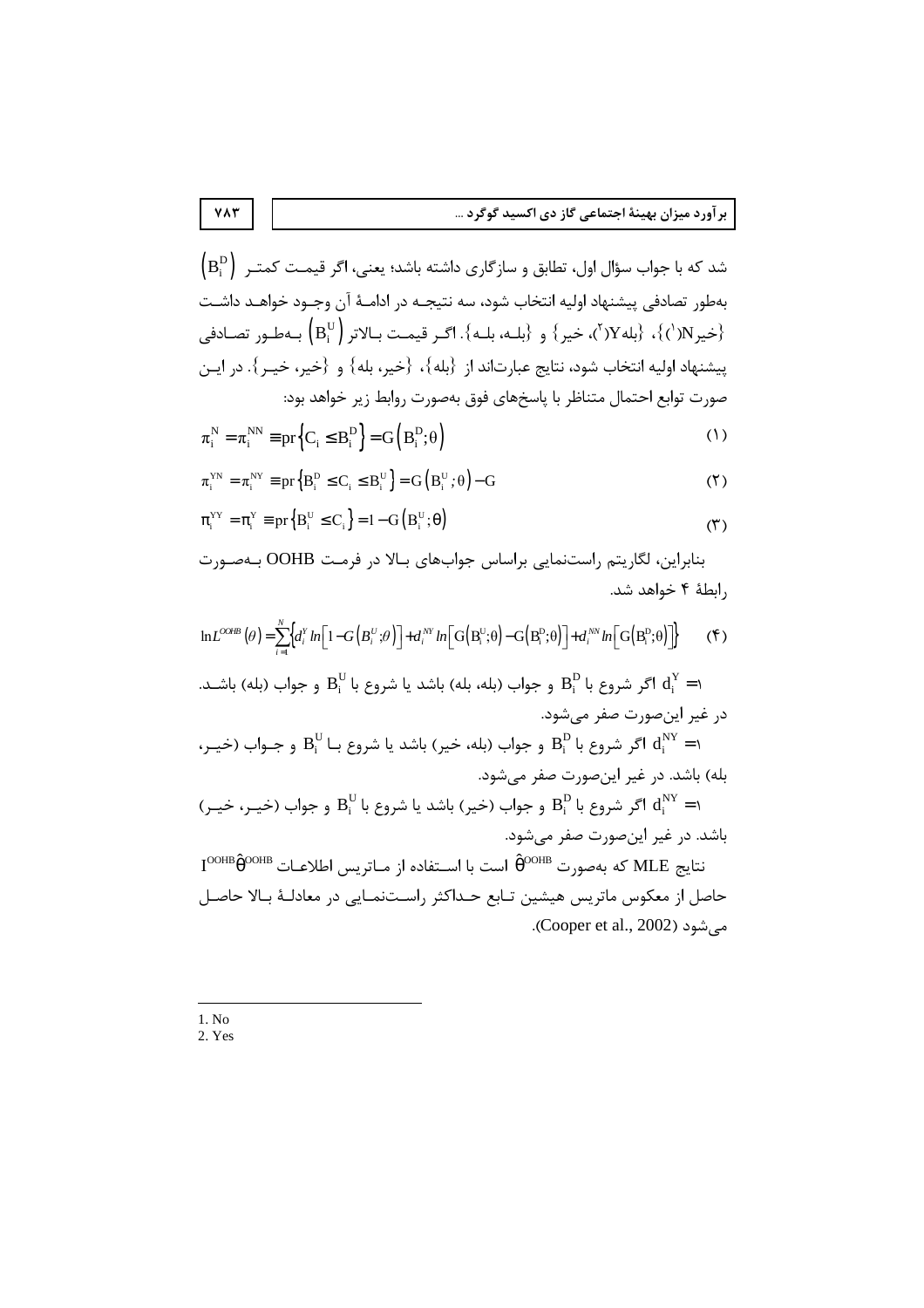۰.۲. ۲. تخمین: ن نیمه پارامتری توزیع آزاد<sup>(</sup> (SNPDF)

بهطور معمول در مدلهای ارزشگذاری مشروط، از روش پارامتری با فرضهـای خاصـی دربارهٔ شکل تابع و توزیع آن در تخمین پارامترها استفاده میشود (مانند مدل لوجیت و پروبیت). روشهای پارامتری بر اساس فرضهای مبتنی بر شکل مناسب تـابع و توزیـع دقیق باعث ایجاد تخمین;نهای کارایی نسبت به روشهای غیرپارامتری می شوند. ولـی اگر این فروض صحیح نباشند، سبب ایجاد تخمین;نهای ناسازگار و تـورش۱٫ خواهنــد شد. توصیههای نظری ضعیفی برای انتخاب شکل تـابع و توزیــع آن وجــود دارد ( Creel and Loomis, 1997). لـذا، در ايــن مطالعــه از تخمــين;زن نيمــهيــارامتري توزيــع آزاد (SNPDF) به منظور اجتنـاب از ناسـازگاری تخمـین;نهـا اسـتفاده شـده اسـت. ایـن تخمینزن قادر است بدون نیاز به فرضهای خاص دربارهٔ شکل تابع و توزیع آن، رفـاه را انداز هگیری کند.

تابع مطلوبیت غیرمستقیم فـرد ,ا بـهصـو,ت u= u(z, y, x, ε) در نظـر مـی گیـریم، بهطوري كه 1=z بيانگر بهبود كيفيت محيط زيست (در اينجا بهبود كيفيـت هـوا) و •=z برای عدم بهبود است. x، y و e بهترتیب بردار مشخصههای اجتمـاعی و اقتصـادی فـرد، درآمد فرد و جزء تصادفي تابع مطلوبيت غيرمستقيم است. با اينكه فرد مطلوبيت خود را بهطور يقين ميداند، تابع مطلوبيت براي پرسشگر به دليل قابل مشـاهده نبــودن تمــامي اجزای آن تصادفی است. بنابراین، تابع مطلوبیت غیرمستقیم فـرد دارای دو جـزء اسـت. یک جزء آن تصادفی (.ع و ٤١) و جزء دیگر غیرتصادفی (.v و v١) است. بنــابراین، تــابع مطلوبیت غیرمستقیم از دیدگاه اقتصادسنجی، متغیـر تصـادفی و دارای توزیـع احتمـال است. فرد در صورتی مبلغ پیشنهادی را برای بهبود کیفیت محیط زیست می پـذیرد کـه داشته باشیم:

$$
v (l, y - B, x) + \varepsilon \geq v (l, y, x) + \varepsilon
$$
 (2)

و B به ترتیب مطلوبیت غیرمستقیم و قیمت پیشنهادی برای بهبود کیفیت محیط v

**VAF** 

<sup>1.</sup> Semi-Non Parametric Distribution-Free

۲. اندیس یک، برای وضعیت بهبود کیفیت محیط زیست (در اینجا بهبود کیفیت هوا) و انـدیس صـفر، بـرای عـدم بهبود در نظر گرفته شده است.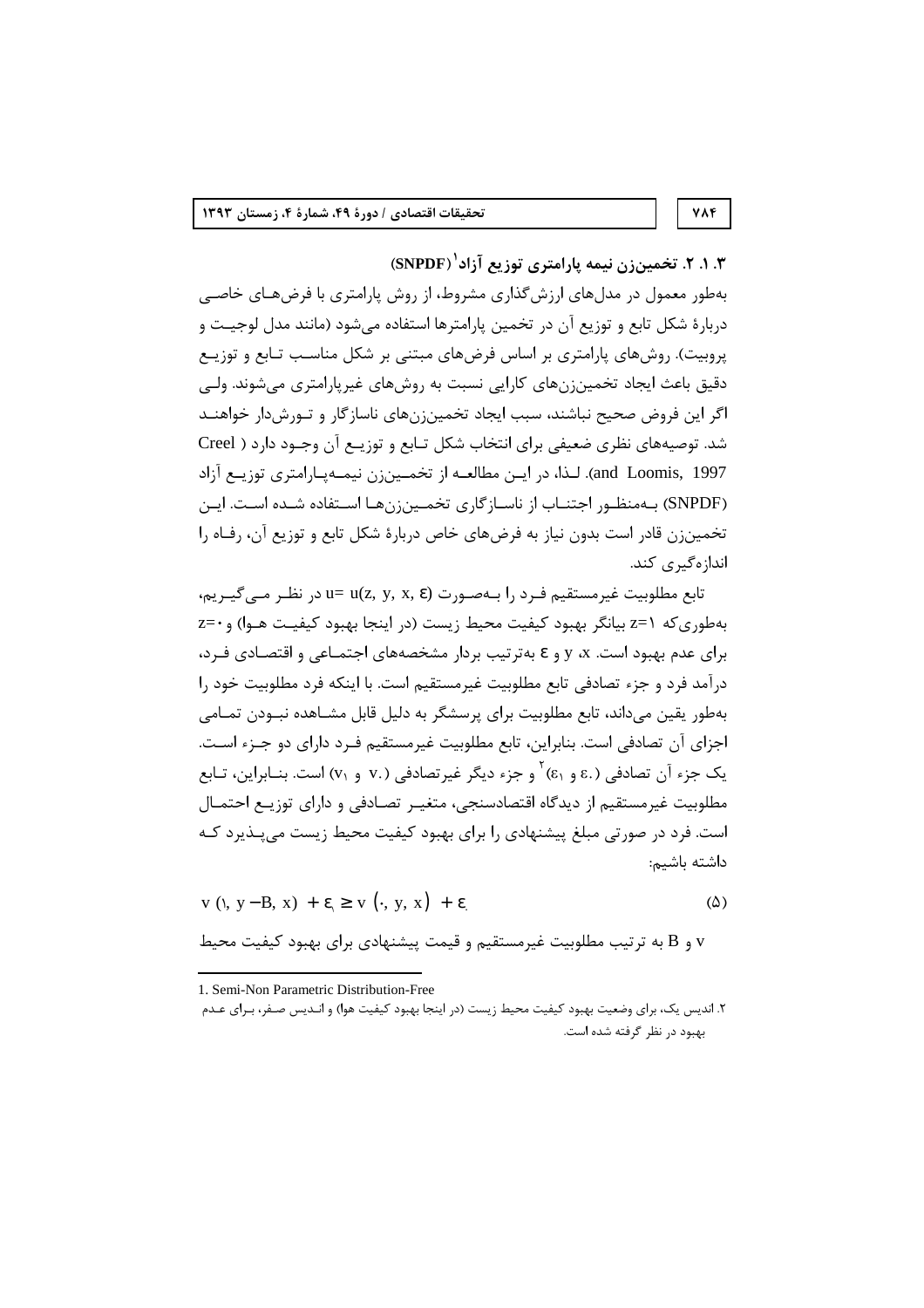زیستاند. .٤ و ٤١ متغیرهـای تصـادفی بـا میـانگین صـفر و توزیـع مسـتقل|نـد. تفـاوت مطلوبيت بهصورت ذيل تعريف مي شود (Hanemann, 1984):

$$
\Delta v = v \ (\cdot, y, x) - v(1, y - B, x) \tag{9}
$$

∆V قسمت غير تصادفي تابع مطلوبيت و 81 -.£ =8 قسمت تصـادفي آن اسـت. اگـر ، ا تابع توزيع ε و بردار w=(y,x) ۱, w و تمايل به پرداخت فرد ,ا CV در نظر بگيريم) بنابراین احتمال اینکه فرد مقدار پیشنهادی ۱٫B بیذیرد عبارت است از:

$$
p(w, B) = F\epsilon(\Delta V) = pr(B < CV)
$$
 (Y)

جداگانه تخمـين;دن و تصـريح جداگانــهٔ  $\rm{F_{8}}$  و ΔV موجـب پيچيــدگي و اشــتباه در  $\Delta(\vartheta)$ = $\lceil$ ١+ exp $(-\vartheta)\rceil$ أصريح خواهد شد. فرض كنيد تابع توزيع لوجيت بـهصـورت مفروض باشد که پیوسته و اکیداً صعودی و درنتیجـه معکـوس ٍیـذیر اسـت. اگـر تـابع را بهصورت $\bigl\lceil F_{\varepsilon}(\Delta V) \bigr\rceil$  به سريف کنيم، پس براي B و $\mathbf{W}$  خـواهيم داشـت $\bigl\lceil F_{\varepsilon}(\Delta V) \bigr\rceil$  به بريت اين انتقال اين اسـت كـه در فـرم ثانويـه، تـابع .p(w, B) =  $\bigcap(h) = F_{\varepsilon}(\Delta V)$ h (w,B) توزيع نامعلوم دارد ولي داراي تصريح تصادفي تـابع لوجيـت اسـت. بنــابراين، می توان از روش حداکثر راستنمایی برای تخمین استفاده کرد ( .Creel and Loomis 1997). مطابق بررسی های Gallant (۱۹۸۲)، بهترین شکل تـابع h(w,B)، اسـتفاده از شكل انعطاف يذير تابع فوريه<sup>\</sup> است. تابع انعطاف يذير فوريه بهطور اساسي با ساير اشـكال توابع انعطاف يذير متفاوت است. بهطوري كه تعداد يارامترها مي تواند متغير باشد. تحميل حداقل فروض از پیش تعیین شده، نیز یکی دیگر از مزایای این تابع است. بـا توجــه بــه مطالب ذکرشده، مدل مورد استفاده در این مطالعه به صورت رابطهٔ ۸ است.

$$
\Delta V = \sum_{a \in V} \beta_a \ln a + \sum_{a \in V} u_a \cos s_a (\ln a) + \sum_{a \in V} v_a \sin s_a (\ln a)
$$
 (A)

که در آن بردار v شامل متغیرهای درآمد، سـن، تحصـیلات و قیمـت پیشـنهادی اسـت. sa(lna) تابع انتقال است که در مقادیر aeV، تابع را در فاصلهٔ کمتر از  $\pi$ ۲ قرار می دهد.

 $Y\wedge\Delta$ 

<sup>1.</sup> Fourier Function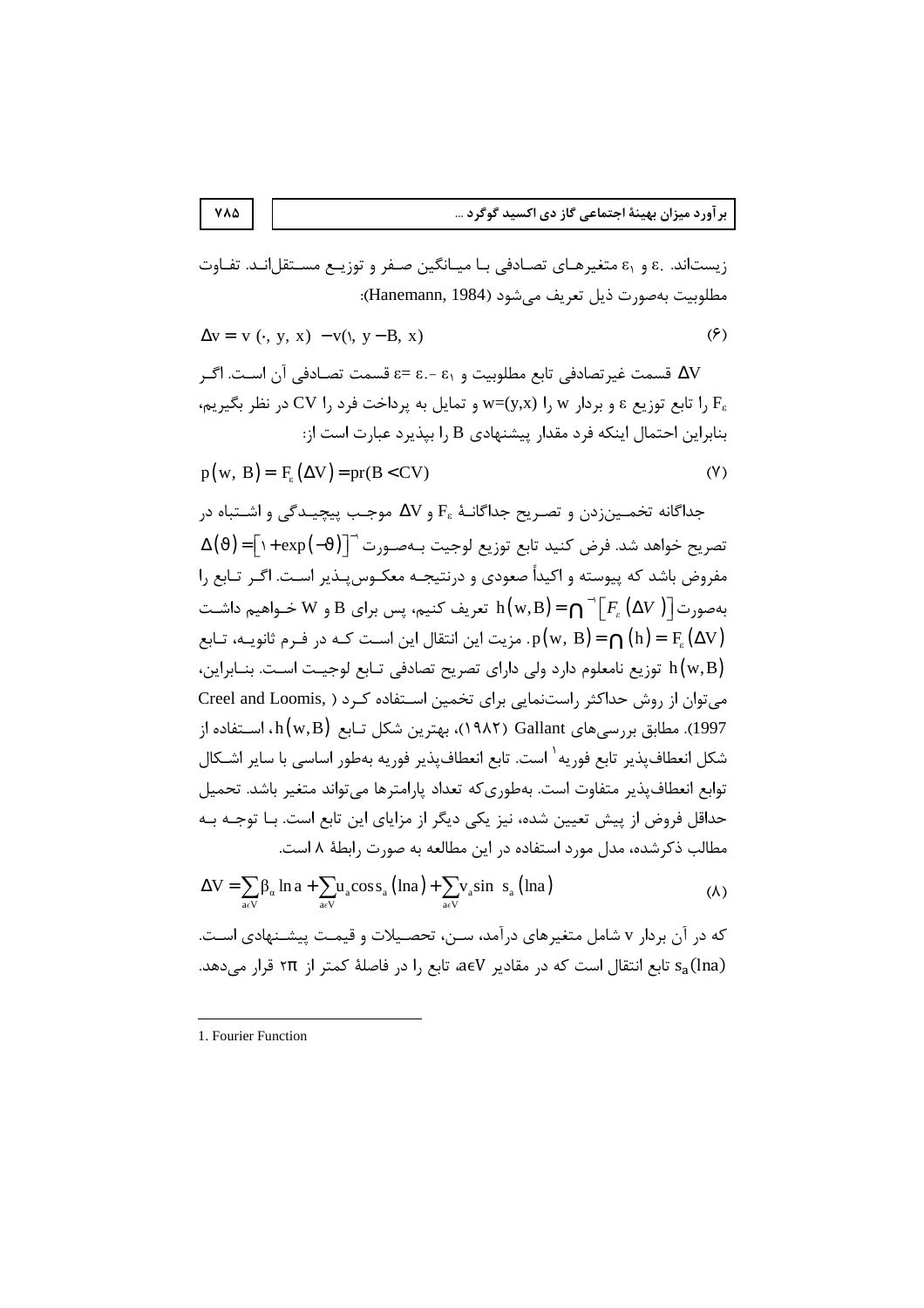این کار برای جلوگیری از تناوب مدل ضروری است. بنابراین، نتایج تخمین مدل نه تنهـا آثار متغیرهای درآمد، سن، تحصیلات و قیمت پیشنهادی را نشان میدهد، بلکـه روابـط غيرخطي بين متغيرها را نيز نشان خواهد داد (Gallant, 1982).

788

۳. ۲. منحني هزينهٔ نهايي کاهش آلودگي براي يک بنگاه، منحني هزينهٔ نهايي کاهش آلودگي (MACC)، هزينهٔ کاهش يک واحد اضافي از آلـودگي را در سـطح مشخصـي از آلـودگي نشـان مــ ،دهـد (Vijay, 2010). MACC ابزاری کلیدی در بحثهای اقتصاد محیط زیست و تعیین سطح بهینهٔ آلـودگی است (McKitrick, 1999). منحني هزينهٔ نهايي كاهش آلودگي در شـكل ۳ نشـان داده شده است. محور افقی، انتشار آلودگی و محور عمودی هزینه به ازای هـر واحـد کــاهش آلودگی را نشان می دهند. این منحنی شیب منفی و نزولی دارد.



شكل ٣. منحني هزينة نهايي كاهش آلودگي (MACC)

بهطور كلي، روشهاي تخمين هزينـهٔ كـاهش آلـودگي بـه سـه دسـتهٔ اصـلي تقسـيم میشوند: ۱. روشهای مبتنی بر نظریههای اقتصاد خـرد۵ هماننــد رهیافـت تـابع هزینــه۶ Fare et al., 1993; Park and ) Yo و رهيافت تـابع فاصـله (Gollop and Roberts, 1985) Lim, 2009)، ٢. روش هاي اقتصادسـنجي ٨ (1997 ,Becker, 2005; Hartman et al., 1997)، ٣. روشهاى اقتصادى- مهندسى٩ (Beaumont and Tinch, 2004; Vijay et al., 2010). در رهیافت تابع هزینه، آلودگی همراه با نیروی کار، انرژی و سرمایه بـهعنـوان نهـاده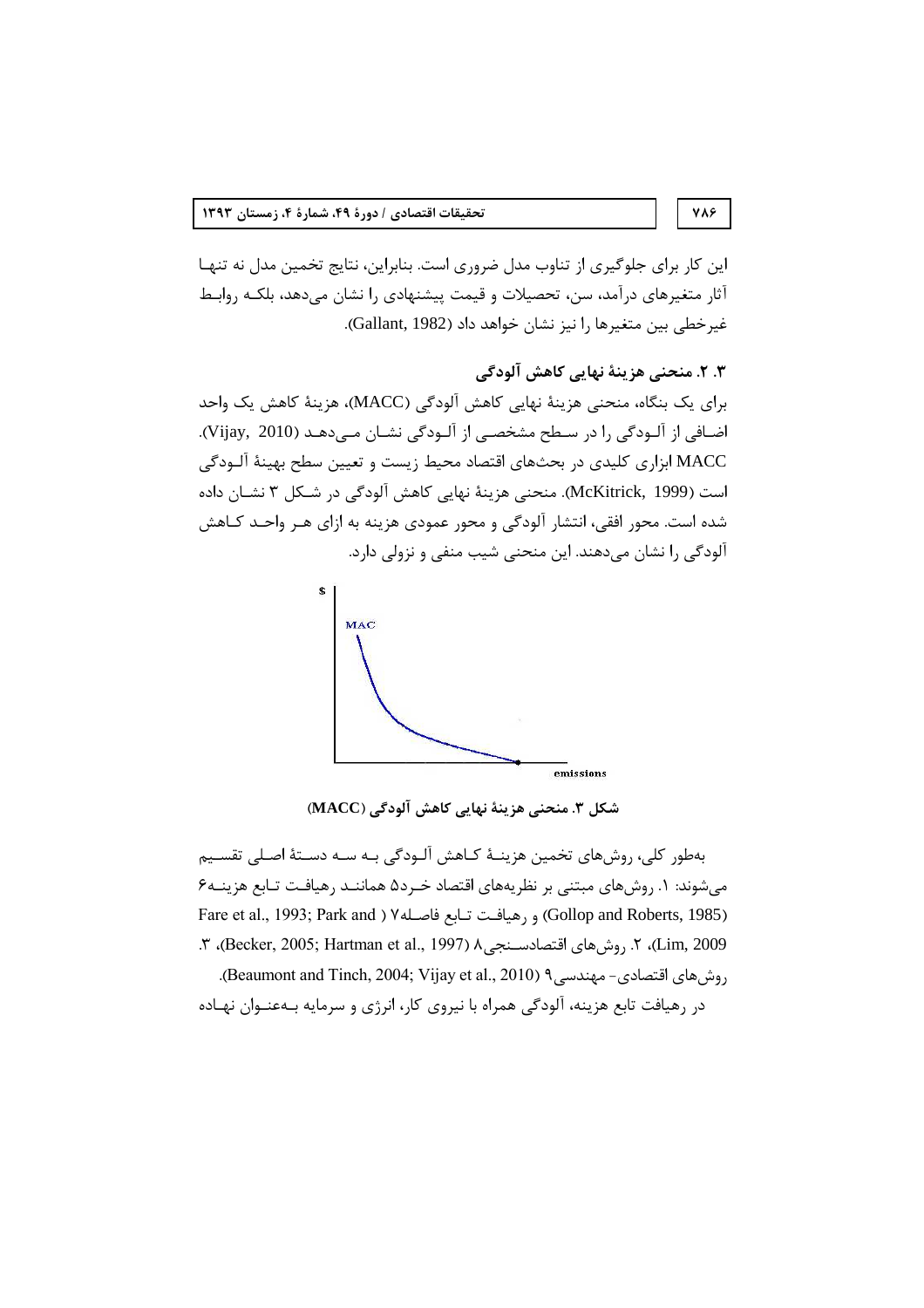در فرایند تولید لحاظ می شود. هزینهٔ نهایی کاهش آلـودگی بـا تخمـین تغییـر در تـابع هزینه به ازای تغییر در سطح آلودگی برآورد میشود. Fare و همکاران (۱۹۹۳) رهیافت تابع فاصلهٔ ستاده را مطرح کردند و اخیراً بهطور گستردهای بهکار گرفته شـده اسـت. در این رهیافت قیمت سایهای یا هزینهٔ فرصت کاهش یک واحد آلودگی نشاندهندهٔ هزینـهٔ نهایی کاهش آلودگی است. در دو رهیافت مذکور (رهیافت تـابع هزینــه و رهیافــت تــابع فاصلهٔ ستاده) هزینهٔ کاهش آلودگی با درنظر گرفتن کـاهش آلـودگی از طریـق کـاهش محصول برآورد میشود. در این دو رهیافت فناوریهای کاهش آلـودگی بـهطـور صـریح ملاحظه نمی شوند. در حالی که ممکــن اســت بــا در نظــر گــرفتن فنــاوریهــای کــاهش آلودگی، هزینهٔ نهایی کاهش آلودگی کمتری نسبت به قیمت سـایهای بـرآورد شـده بـا استفاده از این دو رهیافت برآورد شود.

MACC همچنین با مدلهای اقتصادسنجی برآورد میشود. این روش نیازمنـد اطلاعـات گستردهای در سطح بنگاه همانند مخارج سـرمایهای، هزینــههـای نصـب و تعمیـر تجهیـزات کنترل آلودگی است. در این روش هزینهٔ کـاهش آلـودگی بـا اسـتفاده از مــدل هـای آمـاری تخمین زده میشود. یکی از نکات ضعف این روش، همچنین روشهای مبتنی بر نظریههـای اقتصاد خرد این است که نمی¤وان هزینهٔ کاهش آلودگی را به فناوری خاصی نسبت داد.

آخرین روش تخمین MACC، استفاده از مدلهای اقتصادی- مهندســی اسـت. ایــن مدلها نيازمند اطلاعات تكنيكي بنگاه، اطلاعـات فنـاوريهـاي كنتـرل و هزينــهٔ آنهـا، همچنین فهم کامل تکنیکی سـاخت و نگهـداری فنـاوریهـای کنتـرل آلـودگی اسـت. علی غم اینکه روشهای اقتصادی و اقتصادسـنجی اطلاعـات مفیـدی را بـرای تجزیـه و تحلیلهای نظری و سیاستگذاران فراهم می کننــد، ولــی ایــن اطلاعــات بــهنــدرت بــرای مدیران و تصمیم گیرندگان بنگاه مفید است، بهدلیل اینکه ویژگی های بنگاه و فناوری آن را منعکس نمیکنند. روشهای اقتصادی- مهندسی جزئیات فناوریهای مختلف را برای كاهش آلودگی در سطح یک بنگاه نشان میدهند و اطلاعات بهدست آمـده از ایـن روش برای مدیران بنگاه نیز مفید و کاربردی است (Vijay, 2010). لذا، در این مطالعه از روش اقتصادی- مهندسی و از روش گامبهگام به شرح زیر استفاده شـده اسـت ( .Wickborn :(1996: Beaumont and Tinch, 2004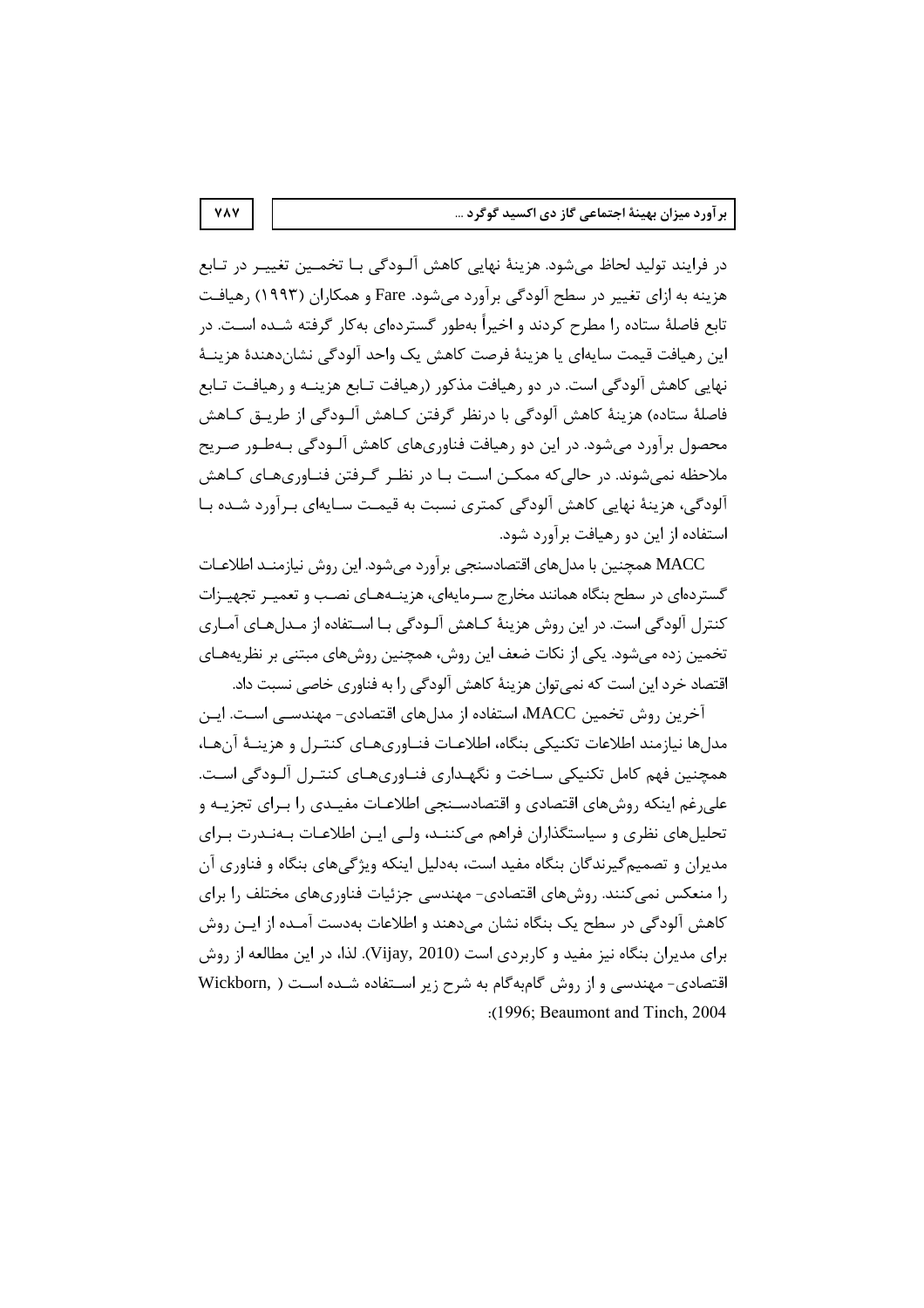#### **VAA**

١. حستحو در خصوص تكنيكهاي كنترل آلودگي؛ ۲. محاسبهٔ هزینهٔ کل و پتانسیل کاهش آلودگی برای تکنیکهای مختلـف و تعیـین امکان ترکیب و عدم سازگاری آنها؛ ۳. استاندار د کردن دادهها؛ ۴. استخراج منحنی هزینهٔ نهایی کاهش آلودگی.

## ۴. نمونه گېږي و پرسشنامه

در این مطالعه، افراد ساکن در مناطق اطراف مجتمع مـس سرچشــمه بــهعنــوان جامعــه بود (۲۶۵ بررسی شدند که غلظت گاز  $\mathrm{SO}_\mathrm{f}$ در آن مناطق بیش از حد استاندارد (۲۶۵ برای (۲۶۵ (مناطقی از شهرستانهای رفسنجان، شـهربابک و سـیرجان). غلظـت گـاز SO<sub>۲</sub> در ایـن مناطق متفاوت و در نتیجه تمایل به پرداخت افـراد نیـز بـر اسـاس غلظـت ایـن گـاز و خسارات متحمل شده متفاوت است. لذا، براي نمونهگيري، از روش نمونهگيري تصـادفي طبقهای  $^{\prime}$ استفاده و شش طبقه در نظر گرفتـه شـد، بـهطـوریکـه غلظـت گـاز SO<sub>۲</sub> در طبقات ١ تا ۶ به ترتیب ٣٠، ٢٠، ١٢/۵، ۶/۵، ٢٥، ٢٥ و ١/٥ برابر حد استاندارد بود.

بەمنظور آگاهی از صفات طبقەهای جامعهٔ مورد مطالعه، تعیین تعداد نمونه همچنین اصلاح و بررسی پایایی پرسشنامه، در هر یک از طبقات پیش مطالعـهای<sup>۲</sup> انجـام و بـدین منظور در هر یک از طبقهها ۲۵ پرسشنامه تکمیل شد. نتایج پیش مطالعه نشـان داد کـه تقريباً همهٔ افراد پاسخگو توانستهاند به پرسشها پاسخ دهند. با اندكي تغيير، پرسشـنامهٔ نهایی تهیه شد. به منظور آزمون پایایی<sup>۳</sup> پرسشنامه، ضریب اعتبار آلفـای کرونبــاخ ۰/۸۵ برای پرسشنامه بهدست آمد که نشان میدهد سؤالها اعتبار بالایی دارند.

از جامعهٔ ۳۲۵۱۲ خانواری و بر اساس اطلاعات بهدستآمده از پیش مطالعـه، حجـم نمونهٔ کل برابر با ۲۱۴۳ خانوار و حجم نمونه در هر طبقه نیــز بــه ترتیــب ۴۱، ۵۲، ۷۳، ۱۱۵، ۲۰۸ و ۱۱۵۴ خـانوار تعیـین و در هـر یـک از طبقـات بـه روش تصـادفی سـاده نمونهگیری شد. تجربه نشان داده است که گاه به دلایل گونـاگون، امکـان دسترسـی بـه

<sup>1.</sup> Stratified Sampling

<sup>2.</sup> Pilot study

<sup>3.</sup> Reliability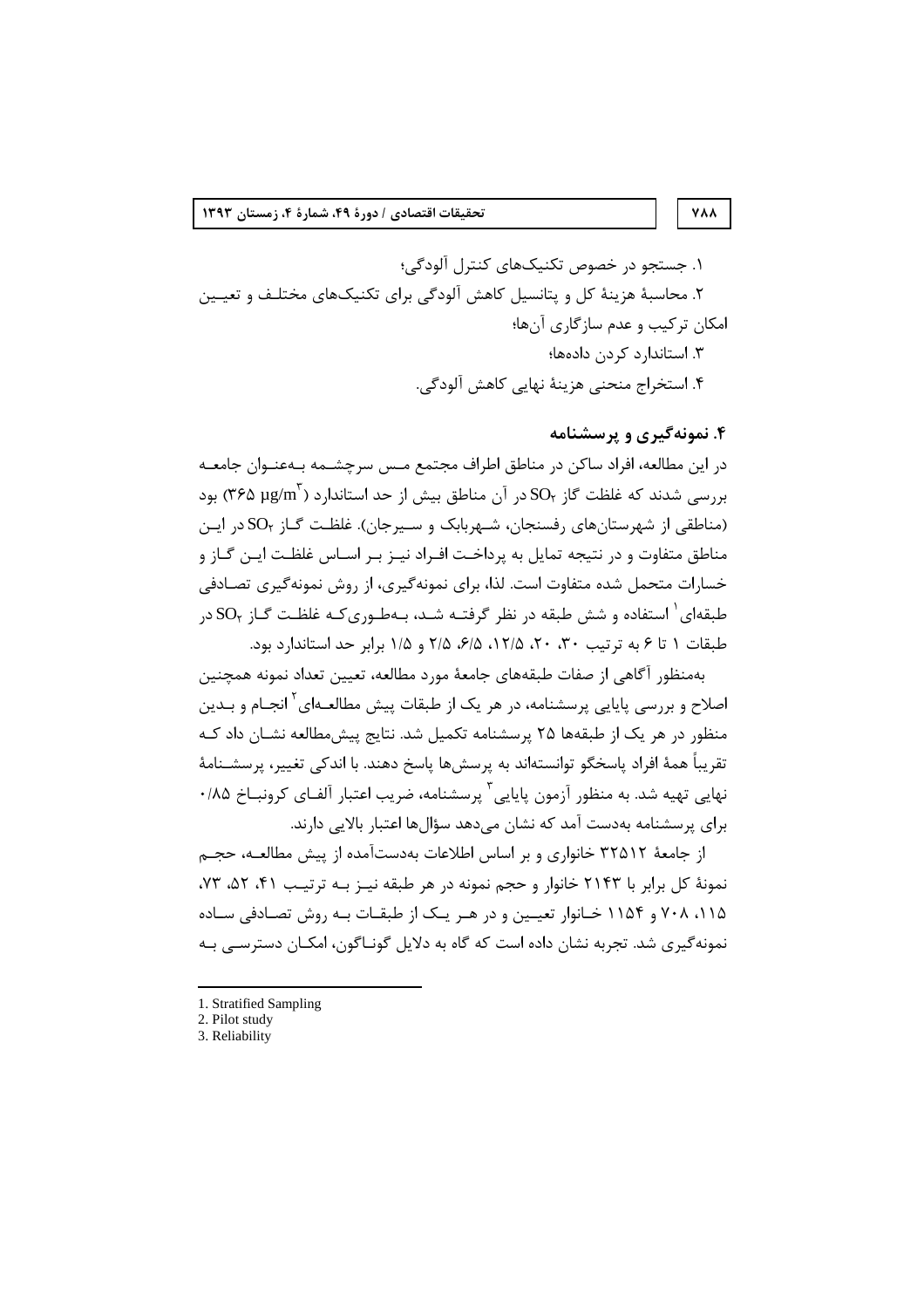فرد نمونه وجود ندارد. محقق باید برای چنین رویدادی، پیشبینی لازم را بــهعمــل آورد. در غیر اینصورت، حجم نمونه کاهش خواهد یافت و کار تعمیم را دچار مشـکل خواهـد كرد (حافظنيا، ١٣٨٩). لذا، در اين مطالعه ۵ درصد به حجم نمونه افزوده شد.

آمار و اطلاعات لازم از طریق تکمیل پرسشـنامه و بـا مصـاحبهٔ رو در رو بـا افـراد در سال ۱۳۹۱ جمع آوری شد. تکمیل پرسشنامهها حـدود پـنج مـاه (خـرداد، تیـر، مـرداد، شهریور و مهر) بهطول انجامید. پرسشنامهٔ مذکور در چهار بخش طراحی شد. در بخش اول، سؤالهای مربوط به ویژگیهای شخصی، اجتماعی و اقتصادی پاسـخگو و در بخـش دوم سؤالهای مربوط به نگرش پاسخگو به انتشار بیش از حد گاز SO<sub>۲</sub> از مجتمـع مـس سرچشمه مطرح شد. در بخش سوم، بروشور اطلاعاتی در مورد انتشــار گــاز SO<sub>۲</sub> از ایــن مجتمع و آثار آن در اختیار پاسخگو قرارگرفت. در بخش چهارم، سـؤالهـای مربـوط بـه تمایل به پرداخت افراد مطرح شد. بهمنظور انجام برآوردها و عملیـات آمـاری مختلـف از نرمافزارهای SPSS ،GAUSS 9 و EXCEL استفاده شده است.

## ۵. تحلیل نتایج

بهمنظور محاسبه تمایل به پرداخت افراد برای کاهش انتشـار گـاز SO<sub>۲ا</sub>ز مجتمـع مـس سرچشمه با استفاده از روش CV، تعداد ۲۲۰۳ پرسشنامه دوگانه یک و نیم بعدی توزیع و تکمیل شد. ۲۱۵۸ پرسشنامه تجزیه و تحلیل شد و بقیهٔ پرسشنامههـا بـهدلیـل عـدم درک سؤالها یا نقص جوابها کنار گذاشته شدند. علی رغم مسائل و مشکلات بــهوجــود آمده و ناشی از انتشار بیش از حـد ایـن گـاز در منـاطق مختلـف، تنهـا ۱/۲ درصـد از پاسخگویان تمایل به تعطیل شدن این مجتمع داشتند. دلیل اصلی آنهـا بـرای تعطیـل نشدن این مجتمع، اشتغالزایی بیان شد. ۸۷/۳ درصد از پاسخگویان حاضر بـه پرداخـت مبلغی برای کاهش انتشار گاز SO<sub>۲</sub>از این مجتمـع بودنـد و ۱۲/۷ درصـد از پاسـخگویان مبلغ پیشـنهادی را نیذیرفتنـد. ۶۸/۶ درصـد از افـرادی کـه حاضـر بـه پرداخـت مبلـغ پیشنهادی نبودند زن و ۳۱/۴ درصد مرد بودند.

با استفاده از اطلاعات بهدستآمده از پرسشنامهها، مـدل SNPDF بـراي طبقــههـاي مختلف برآورد شد. براساس نتایج بـهدسـتآمـده، متغیـر قیمـت پیشـنهادی در تمـامی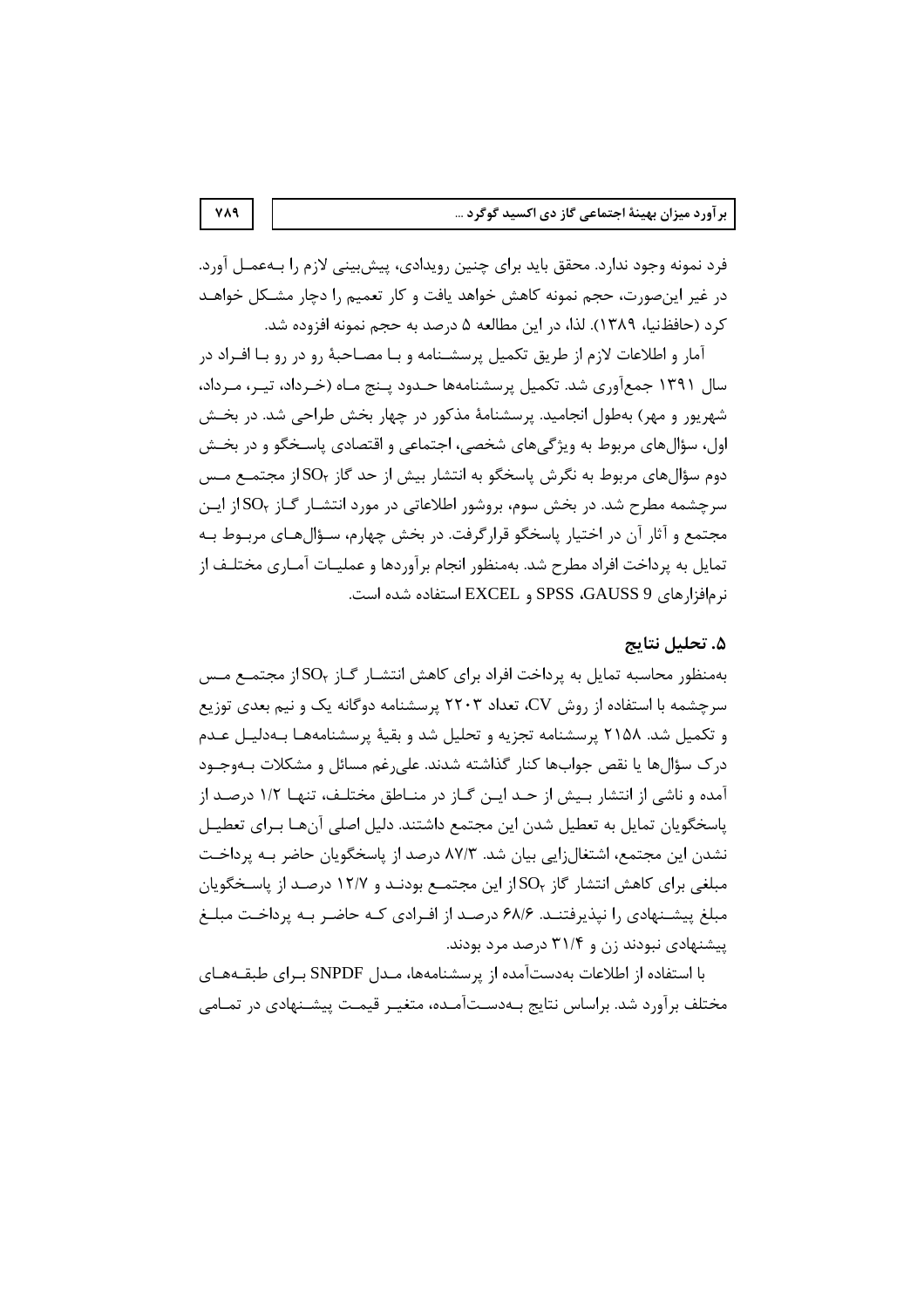مدلها دارای علامت انتظاری منفی و معنادار بود و نشاندهندهٔ این است که بـا افـزایش (كاهش) قيمت پيشنهادي، احتمال پذيرش قيمت كاهش (افزايش) مي يابـد. همچنـين، نتايج نشان داد كه متغير تحصيلات، اثر مثبت و معنــاداري بــر احتمــال يــذيرش قيمــت پیشنهادی دارد و نشاندهندهٔ این است که با افزایش سطح سواد، سطح آگاهی مردم نیز بالا می رود و از خطرهای آلودگی هوا آگاه می شوند و تمایل به پرداخت بیشـتری بـرای جلوگیری از آن دارند. بر اساس نتایج بهدستآمده، متغیر سن اثر مثبت و معنـاداری بـر احتمال پذیرش قیمت پیشنهادی برای کاهش انتشار گـاز  $SO_{Y}$ از ایـن مجتمـع داشـت. مطابق انتظار، افراد مسن تمایل به پرداخت بیشتری دارند، زیرا بـا مشـكل آلــودگی هــوا بیشتر مواجهاند، بهخصوص اینکه شاهد زمانهایی بودهاند کـه هــوا آلــوده نبــوده اســت. ضرایب متغیر درآمد نیز در تمامی مدلها مثبت و معنادار بود و نشـان مــی۵هـد کـه بـا افزایش درآمد، میزان تمایل به پرداخت افراد برای بهبود کیفیت هوا افزایش می یابد.

طبق نتایج بهدست آمده، متوسط تمایل به پرداخت برای هـر خـانوار جهـت کــاهش انتشار گاز SO<sub>۲</sub>از این مجتمع در طبقـههـای ۱، ۲، ۳، ۴، ۵ و ۶ بـه ترتیـب ۵۵۱۲۷۰ه، ۳۷۲۶۹۰، ۲۵۷۹۱۰، ۲۰۵۱۷۰، ۱۳۴۳۷۰ و ۱۰۵۸۰۰ ریال در سال و متوسط تمایل به پرداخت هر خانوار در تمامی مناطق برای کاهش انتشار این گاز ۲۷۱۲۰۲ ریال در سال برآورد شد. همچنین، میزان تمایل به پرداخت کل خانوارهـا جهـت کـاهش انتشـار گـاز SO<sub>۲</sub> این مجتمع ۸۸۱۷۳۱۹۴۲۴ ریال در سال برآورد شد و نشان دهندهٔ این است کـه بهبود کیفیت هوا ناشی از کاهش انتشار گاز SO<sub>۲ ب</sub>ـرای افـراد منطقــه از ارزشــی معــادل ۸۸۱۷۳۱۹۴۲۴ ریال در سال برخوردار است.

با استفاده از نتایج بهدست آمده از مدلهای SNPDF و میزان انتشار گاز SO<sub>۲</sub> در هر منطقه، تمایل نهایی به پرداخت جهت کاهش انتشار گاز SO<sub>۲</sub> (خســارت نهـایی ناشــی از انتشار گاز SO<sub>۲)</sub> برآورد شد. شکل ۴ منحنی تمایـل نهـایی بـه پرداخـت جهـت کـاهش انتشار گاز SO<sub>۲</sub>از این مجتمع را نشان میدهد. این منحنی مطابق نظریه و انتظار نسـبت به مبدأ مختصات محدب است و شیب مثبت و افزایشی دارد، بـهطـوریکـه بـا افـزایش میزان انتشار گاز SO<sub>۲</sub>، میزان تمایل به پرداخت جهت کاهش آلودگی هـر بـار بیشــتر از قبل افزایش می یابد.

#### $Y$ ٩٠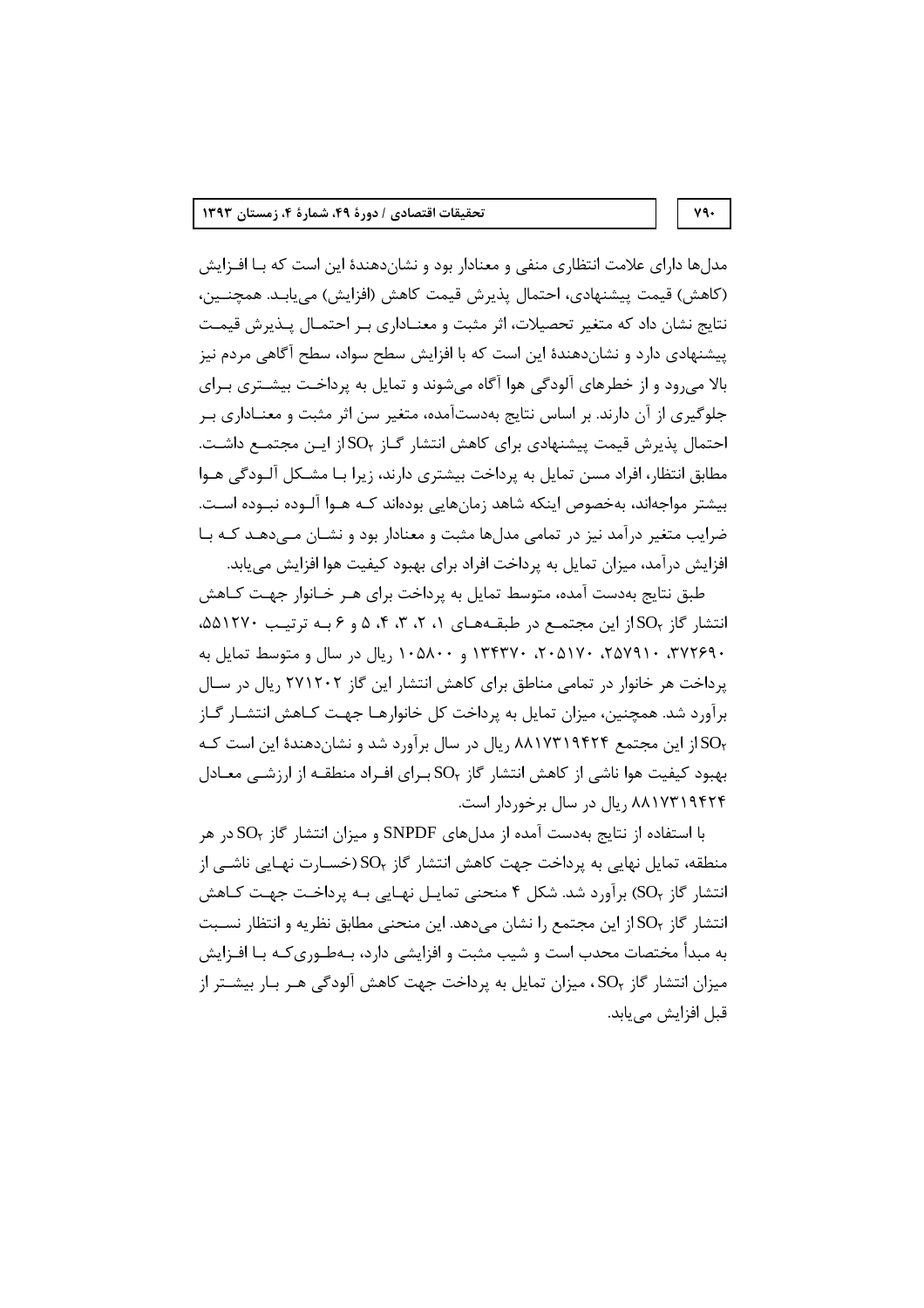

شکل ۴. منحنی تمایل نهایی به پرداخت جهت کاهش انتشار گاز SO<sub>۲</sub> (خسارت نهایی ناشی از انتشار گاز SO<sub>۲</sub>)

بهمنظور برآورد منحني هزينهٔ نهايي كاهش آلـودگي، ابتـدا روشهـاي كنتـرل SO<sub>۲</sub> بررسی شد. دو روش اصلی کنترل نشر SO<sub>۲</sub> عبارتاند از: ۱. حذف گوگرد از سوخت قبل از سوزانده شدن و یا ۲. بازیافت SO<sub>۲</sub> گازهای خروجی (رحیمـی و نیـکسـیر، ۱۳۸۹). به دلیل اینکه مقدار ناچیزی از SO<sub>۲</sub> منتشرشده از دودکشهـای کارخانـه ذوب مجتمـع مس سرچشمه ناشی از سوخت است (۱/۴۱٪). لذا، در این مطالعـه، روشهـای بازیافـت از گازهای خروجی بررسی شده است. باتوجه به بررسیهای انجـام شـده و شـرایط  $\mathrm{SO}_\tau$ حاکم بر مجتمع مس سرچشمه، پنج روش بازیافت SO<sub>۲</sub> از گازهای خروجی که از لحـاظ تجاری نیز در دسترس!ند به شرح ذیل انتخاب شدند:

١. روش اكسايش اجباري، ٢. چي پودا، ٣. خشک کردن پاششــي آهـک، ۴. کارخانــهٔ اسيد سولفوريک، ۵. اسکرابر آمونياک.

 $\cdot$ ۹) روش های کنترل  $SO_{\gamma}$ با نامهای A تا $E$  در جدول ۱ نشان داده شـدهانـد. جـدول ۱ کارایی حذف SO, هزینهٔ سرمایهگذاری <sup>۱</sup> و هزینهٔ بهرهبرداری و نگهـداری <sup>۲</sup> را بـرای هـر یک از روشهای کنترل SO<sub>۲</sub> نشان می $\sim$ هد. از روش ارزش فعلـی <sup>۳</sup> بـهمنظـور اســتاندارد كردن دادهها و محاسبهٔ خالص ارزش فعلى هزينهها استفاده شد. نرخ تنزيل ٢٠٪ و عمـر مفید ماشینآلات و تجهیزات نیز ۱۵ سال در نظر گرفته شد.

 $Y = 1$ 

<sup>1.</sup> Capital Cost

<sup>2.</sup> Operation and Maintenance Cost

<sup>3.</sup> Present Value Method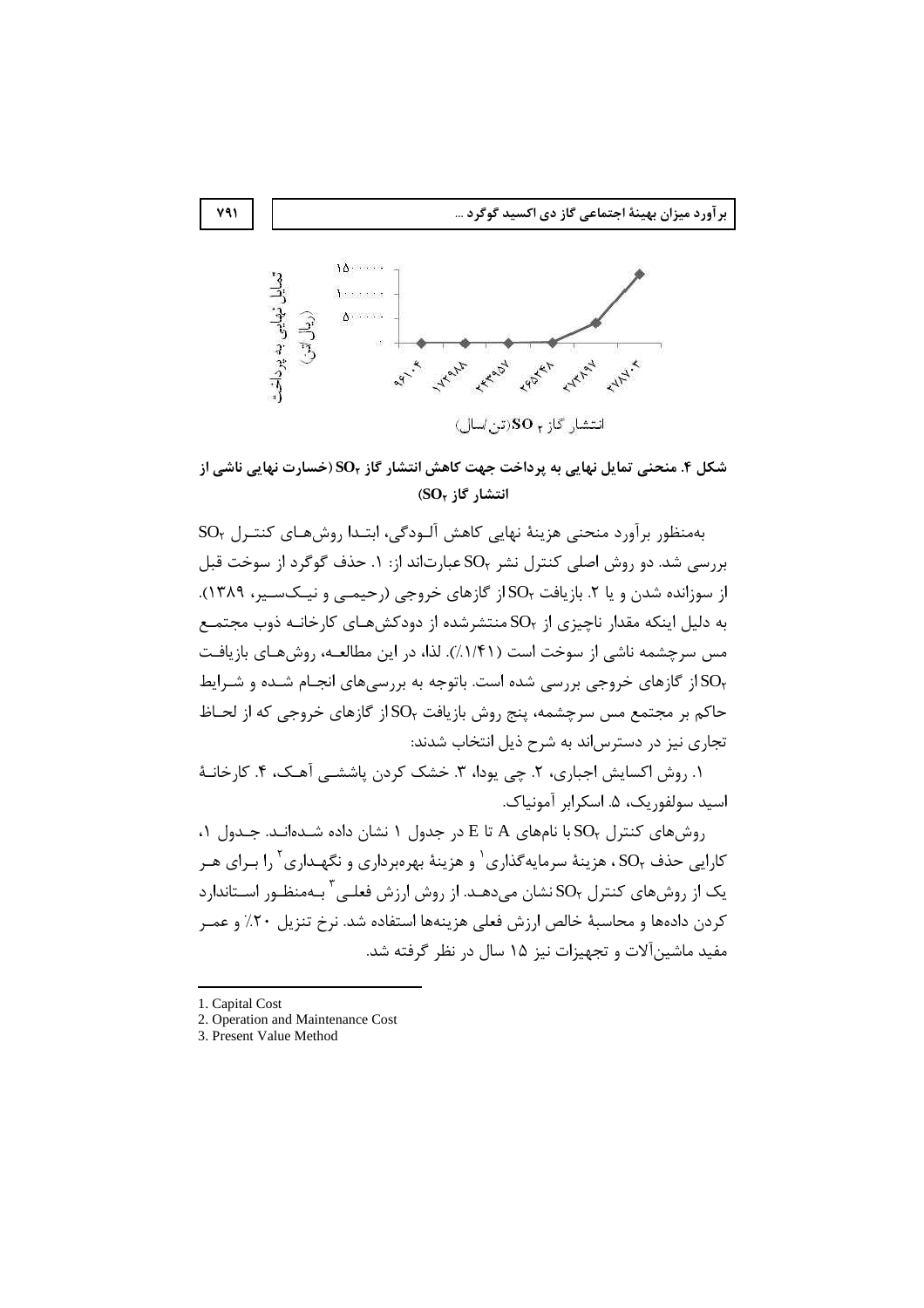شکل ۵، منحنی هزینهٔ نهایی کاهش آلودگی را برای کنترل SO<sub>۲</sub> منتشرشـده از مجتمــع مس سرچشمه نشان میدهد که نشاندهندهٔ هزینهٔ کاهش یـک تـن اضـافی از SO<sub>۲</sub> در هـر سطح مشخصی از SO<sub>۲</sub>است. این منحنی نسبت به مبدأ مختصات، محدب و شیب آن منفـی و نزولی است و نشان میدهند که با انتشار بیشتر SO<sub>۲</sub> هر بار مقدار کمتری از هزینهٔ کـاهش آلودگی، کاهش می یابد. یا بهعبارت دیگر با کاهش انتشار SO<sub>۲</sub>، هزینـهٔ کـاهش آلــودگی هــر بار مقدار بیشتری افزایش می یابد. همانطور که در شکل ۵ مشاهده می شــود، هزینــهٔ نهــایی کاهش آلودگی از ۴۴/۹۴ تا ۳۵۶۹۹/۹۵ هزار ریال به ازای هر تن متغیر است.

| جدول ۱. دادههای هزینه و کارایی حذف برای روشهای مختلف کنترل SO <sub>۲</sub> در مجتمع مس سرچشمه |  |  |  |
|-----------------------------------------------------------------------------------------------|--|--|--|
|-----------------------------------------------------------------------------------------------|--|--|--|

| هزینهٔ بهرهبرداری و نگهداری | هزينهٔ سرمايهگذاري<br>(میلیون ریال)               | کارایی حذف<br>(درصد) | روش |
|-----------------------------|---------------------------------------------------|----------------------|-----|
| (میلیون ریال)               |                                                   |                      |     |
| ۱۵۰۴۱۸۰                     | 50550                                             | ۹۸                   | A   |
| ۱۲۶۷۹۳۰                     | ۴۹۰۳۶۰                                            | ۹۵                   | B   |
| AVATTIVE                    | <b>KATTAX</b>                                     | ۵۰                   | C   |
| ۳۹۳۵۹/۳۰                    | 889898                                            | ۹۵                   | D   |
| 59801/8                     | $\forall \lambda \cdot \lambda \cdot \beta \cdot$ | ۹۷                   | Е   |

مأخذ دادهها: مجتمع مس سرچشمه

 $Y$ 97



شکل ۵. منحنی هزینهٔ نهایی کاهش SO<sub>۲</sub> منتشرشده از مجتمع مس سرچشمه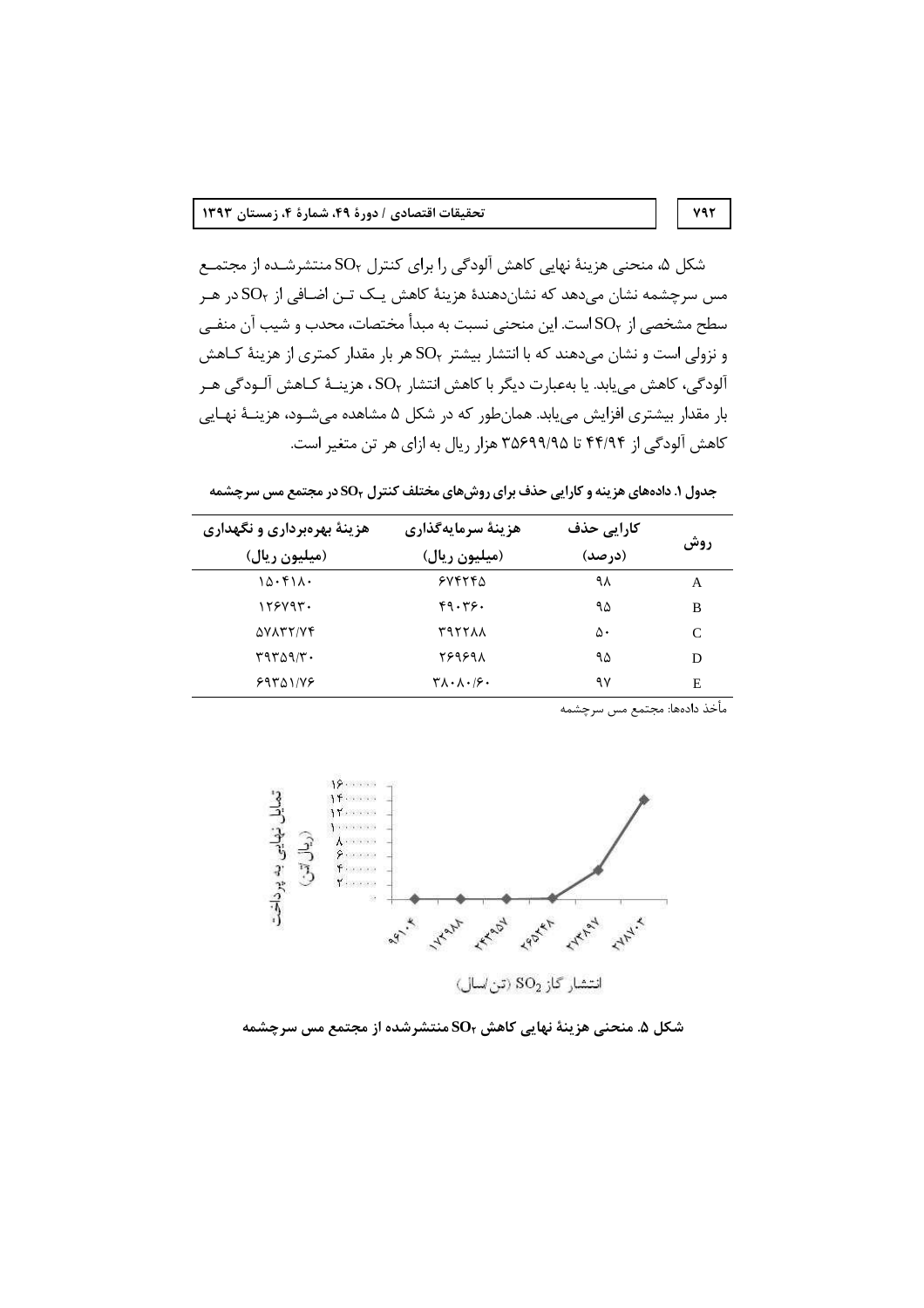همان طور که گفتیم، میزان بهینهٔ اجتماعی آلودگی برای یـک بنگـاه تولیـدی جـایی است که هزینهٔ نهایی کاهش آلودگی برابر با خسارت نهایی ناشی از انتشار آلودگی باشد. بنابراین، دو منحنی هزینهٔ نهایی کاهش آلودگی و خسارت نهایی ناشی از انتشار آلودگی (منفعت نهایی کـاهش آلـودگی) بـرآورد شـده بـرای SO<sub>۲</sub> منتشرشـده از مجتمـع مـس سرچشمه با یکدیگر تلاقے داده شـدند. شـکل ۶، تلاقـی منحنـی هـای (MD) MAB و MAC برآورد شده را نشان می دهد. شایان ذکر است به دلیل گسترده بودن دامنهٔ اعداد، فقط قسمتی از دو منحنی که نقطهٔ تقاطع در آنجاست نشان داده شده است.



شكل ۶. تلاقى منحنىهاى MAC و MAB (MD)

با استفاده از دو منحنی مذکور، سطح بهینهٔ اجتماعی بـرای انتشـار ایـن گـاز تقریبـاً ۲۶۵۲۹۰۱۶ تـن در سـال بـرآورد شـد. در حـالی کـه میـزان کنـونی انتشـار ایـن گـاز، ۲۸۸۳۱۳/۵ تن در سال است. لذا، مجتمع مس سرچشمه باید میزان انتشار سـالانهٔ ایـن گاز را حدود ۸ درصد کاهش دهد تا میزان انتشار این گاز به بهینهٔ اجتمـاعی آن برسـد. نرخ بهینهٔ مالیات نیز ۱۲۸۱۵/۲ ریال به ازای هر تن انتشار SO<sub>۲</sub> برآورد شد. لذا، بــا اخــذ ۳/۶۹۵ میلیارد ریال مالیات سالانه از مجتمع مس سرچشمه می توان میزان انتشـار ایـن گا; ۱٫ به بهینهٔ اجتماعی آن ,ساند که تنها ۰/۰۱ درصد از درآمد فروش مس کاتدی این مجتمع را شامل می شود. با توجه به نتایج تحقیق، پیشنهادهای زیر ارائه می شود: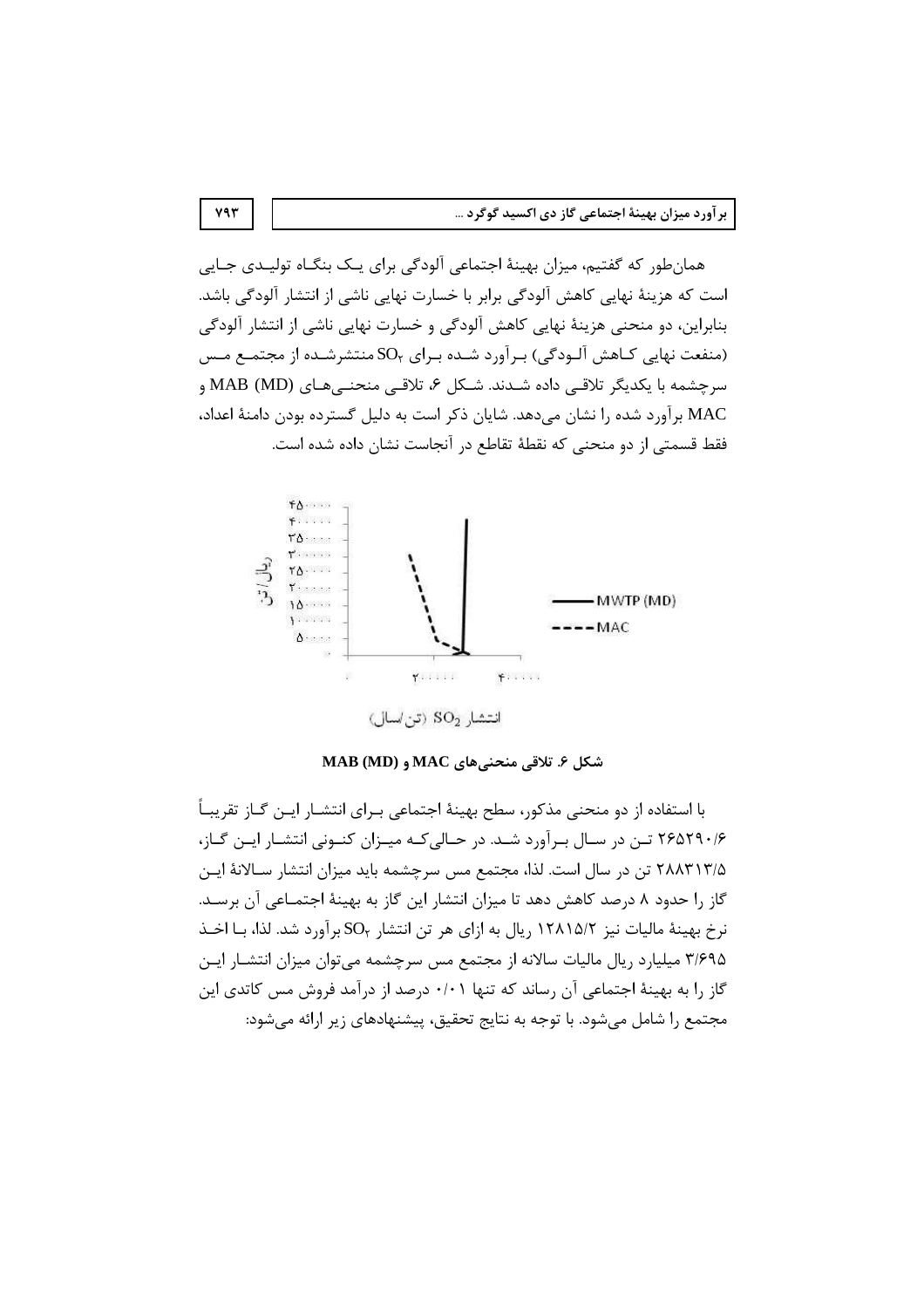۰. نرخ بهینهٔ مالیات به ازای هر تن انتشار گـاز SO<sub>۲</sub>، ۱۲۸۱۵/۲ ریـال بـرآورد شـد. دولت با استفاده از نرخ بهينهٔ ماليات برآورد شده ميتواند اقدام به گرفتن ماليـات از ايـن مجتمع نماید تا این مجتمع هزینههای اجتماعی را بهجای هزینههای خصوصی بیـردازد و سطح انتشار این گاز را به بهینهٔ اجتماعی آن برساند.

٢. یکی دیگر از رامهای کنترل آلودگی، تعیین مقدار مجاز انتشار آلودگی است. لـذا دولت می تواند مقدار بهینهٔ اجتماعی برآورد شده برای انتشار این گـاز یعنـی ۲۶۵۲۹۰/۶ تن در سال را مقدار مجاز انتشار گاز SO<sub>۲</sub>از این مجتمع اعلام کند. این روش یک روش کنترل دستوری است که دولت باید بر آن نظارت کند.

۳. طیف دیگری از روشهای کنترل دستوری شـامل لـزوم اسـتفاده از تجهیـزات و روشهای خاص کنترل آلودگی است. منحنی هزینهٔ نهـایی کنتـرل آلـودگی راهگشـای خوبی در این زمینه خواهد بود. برای مثال، دولت می تواند استفاده از فیلترهـا، گســترش کارخانهٔ اسید سولفوریک، خشک کردن پاششی آهک و سـایر روشهـای کنتـرل SO<sub>۲و</sub>ا برای این مجتمع الزامی کند.

## منابع

- ١. ارباب، حميدرضا (١٣٨٧). اقتصاد محيط زيست و منابع طبيعي. تهران، نشر ني. ۲. اسماعیلی، عبدالکریم و محسن بور، رباب (۱۳۸۹). تعیین قیمت سایهای آلایندههـای هوا در نیروگاههای کشور. فصلنامه پژوهشهای اقتصادی، ۴، ۸۶-۶۹.
- ۳. امیرنژاد، حمید (۱۳۸۴). تعیین ارزش کل اقتصادی اکوسیسـتم جنگـل۱هـای شـمال ایران با تأکید بر ارزشگذاری زیست محیطـی- اکولـوژیکی و ارزشهـای حفـاظتی. پایاننامهٔ دکتری اقتصاد کشاورزی، دانشکده کشاورزی، دانشگاه تربیت مدرس.
- ۴. بهجتی، توحید، مرتضوی، ابوالقاسم و عبدالهی، بابـک (۱۳۸۹). بـرآورد ارزش هـوای پاک و تعیین عوامل مـؤثر بـر تمایـل بـه پرداخـت سـاکنان شـهر تهـران. فصـلنامه بژوهش های اقتصادی، ۱۰، ۴۰-۱۹.
- ۵. حافظنیا، محمد. رضا (۱۳۸۹). مقدمهای بر روش تحقیــق در علــوم انســانی (تجدیــد نظر اساسی با اضافات). تهران، نشر سمت.

#### $YAP$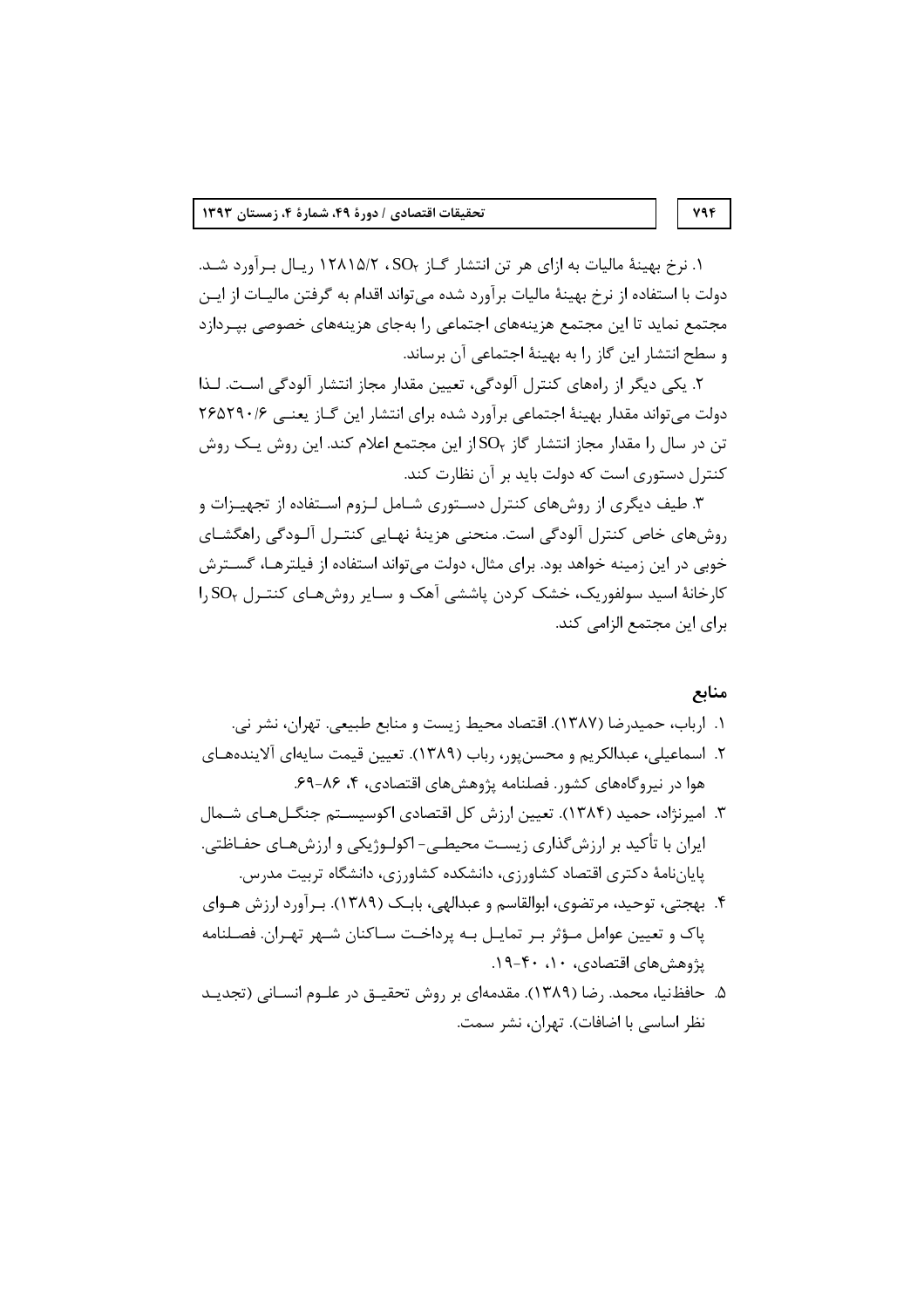- ۶. خوش|خلاق، رحمان و حسن شـاهي، مرتضـي (۱۳۸۱). تخمــين خســارات وارده بـه ساكنان شيراز به دليل آلودگي هـوا (سـال ١٣٨١). مجلـه تحقيقـات اقتصـادي، ٤١،  $\Delta Y - \Delta V$
- ۷. رحیمی، امیر و نیک سیر، آرزو (۱۳۸۹). کنتـرل آلـودگی هـوا بـا رویکـرد طراحــ ،. اصفهان، انتشارات دانشگاه اصفهان.
- ٨. شجاعے، معصومه (١٣٨٩). ارائه یک مدل مالیـاتی سـبز بـهمنظـور اعمـال مـدیریت پایدار محیط زیست در ایـران (مطالعـه مـوردی صـنعت کاغـذ). پایـانiامـهٔ دکتـری مدیریت محیط زیست، دانشکده محیط زیست و انـرژی، دانشـگاه آزاد تهـران واحـد علوم و تحقيقات.
	- ۹. شرکت ملی صنایع مس ایران (۱۳۹۰). گزارش یک موفقیت. نشریهٔ مس، ۳۰، ۳.
- ۱۰. شفیعزاده، شبنم (۱۳۸۶). امکانِسنجی فنی و اقتصـادی حـذف SO،/SO، از واحـد اسیدسولفوریک در صنعت پتروشیمی و تبدیل آن بـه سـولفات آمونیـوم. پایـانiامـهٔ کارشناسی ارشد محیط زیست، دانشکده محیط زیست و انرژی، دانشیگاه آزاد تهیران واحد علوم و تحقيقات.
- ۱۱. میرحسینی، سید محمد (۱۳۸۶). هیدروژئوشیمی و پتانسیل بارانهـای اسـیدی در تحرک برخی از عناصر در خاکهای مناطق مجاور مجتمع مس سرچشمه. پایان نامـهٔ کارشناسی ارشد زمین شناسی، دانشکده علوم، دانشگاه شهید باهنر کرمان.
- 12. Ayres, R.U., & Kneese, A.V. (1969). Production, Consumption & Externalities. American.
- 13. Beaumont, N.J., & Tinch, R. (2004). Abatement Cost Curves: A Viable Management Tool for Enabling the Achievement of Win–Win Waste Reduction Strategies?. Journal of Environmental Management, 71, 207– 215.
- 14. Becker, R.A. (2005). Air Pollution Abatement Costs under the Clean Air Act: Evidence from the PACE Survey. Journal of Environmental Economics and Management, 50, 144–169.
- 15. Boyle, K. J., Johnson, F. R., McCollum, D. W., Desvousges, W. H., & Hudson, S. (1996). Valuing public goods: discrete versus continuous contingent–valuation responses. Land Economics, 72, 381–396.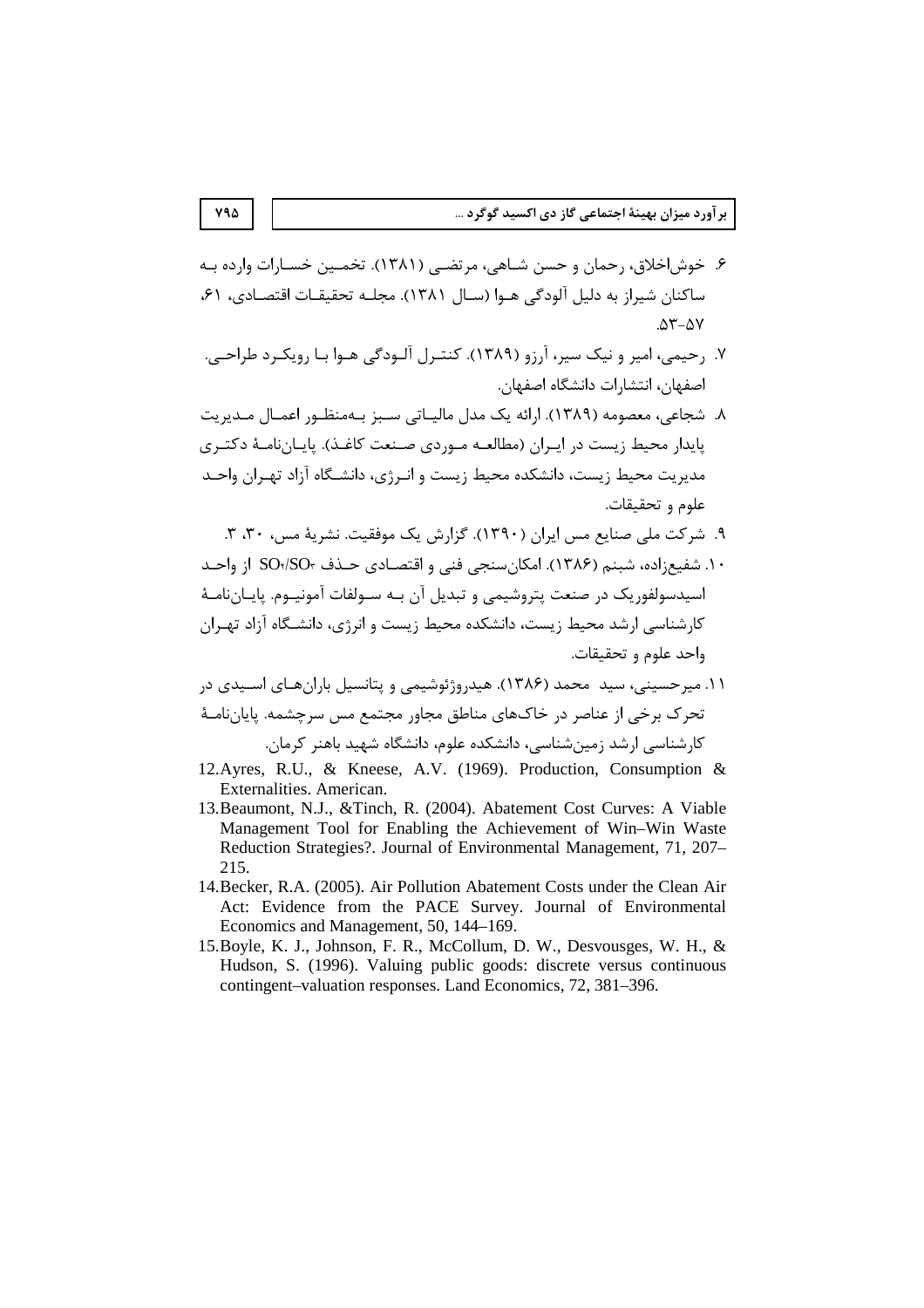- 16.Clinch, J. P., & Convery, F. (1999). Economic and Financial Evaluation: Measurement. Meaning and Management of Public Administration, Dublin.
- 17.Cooper, J. C., Hanemann, M., & Signorello, G. (2002). One-and-One-Half-Bound Dichotomous- Choice Contingent Valuation. The Review of Economics and Statistics, 84 (4), 742-750.
- 18.Creel, M., & Loomis, J. (1997). Semi-nonparametric Distribution-Free Dichotomous Choice Contingent Valuation. Journal of Environmental Economics and Management, 32 (3), 341-358.
- 19.Desaigues, B., Ami, D., & Bartczak, A. (2011). Economic valuation of air pollution mortality: A 9-country contingent valuation survey of value of a life year (VOLY). Journal of Ecological Indicators, 11, 902-910.
- 20.Fare, R., Grosskopf, S., Lovell, C. A. K., & Yaisawarng, S. (1993). Derivation of Shadow Prices for Undesirable Outputs: A Distance Function Approach. Review of Economics and Statistics, 75, 374–380.
- 21.Gallant, A. R. (1982). Unbiased determination of production technologies. Journal of Econometrics, 20, 285-323.
- 22.Gollop, F.M., & Roberts, M. J. (1985). Cost-Minimizing Regulation of Sulfur Emissions: Regional Gains in Electric Power. Review of Economics and Statistics, 67, 81–90.
- 23.Hanemann, W. Michael. (1984). Welfare Evaluations in Contingent Valuation Experiments with Discrete Response Data. American Journal of Agricultural Economics, 66(3), 332-341.
- 24.Hartman, R.S., Wheelar, D., & Singh, M. (1997). The Cost of Air Pollution Abatement. Applied Economics, 29, 759–774.
- 25.Hussen, A. (2004). Principles of Environmental Economics. Routeledge: London.
- 26. Karvosenoja, N., & Johansson, M. (2003). Cost Curve Analysis for  $SO<sub>2</sub>$ and NOx Emission Control in Finland. Environmental Science and Policy, 6, 329–340.
- 27.Kolstad, C. (2000). Environmental Economics. UK: Axford University Press.
- 28.McKitrick, R. (1999). A Derivation of the Marginal Abatement Cost Curve. Journal of Environmental Economics and Management, 37, 306– 314.
- 29.Mekaroonreung, M., & Johnson, A. L. (2012). Estimating the Shadow Prices of  $SO_2$  and NO<sub>x</sub> for U.S. Coal Power Plants: A convex nonparametric least squares approach. Journal Energy Economics, 34(3), 723-732.